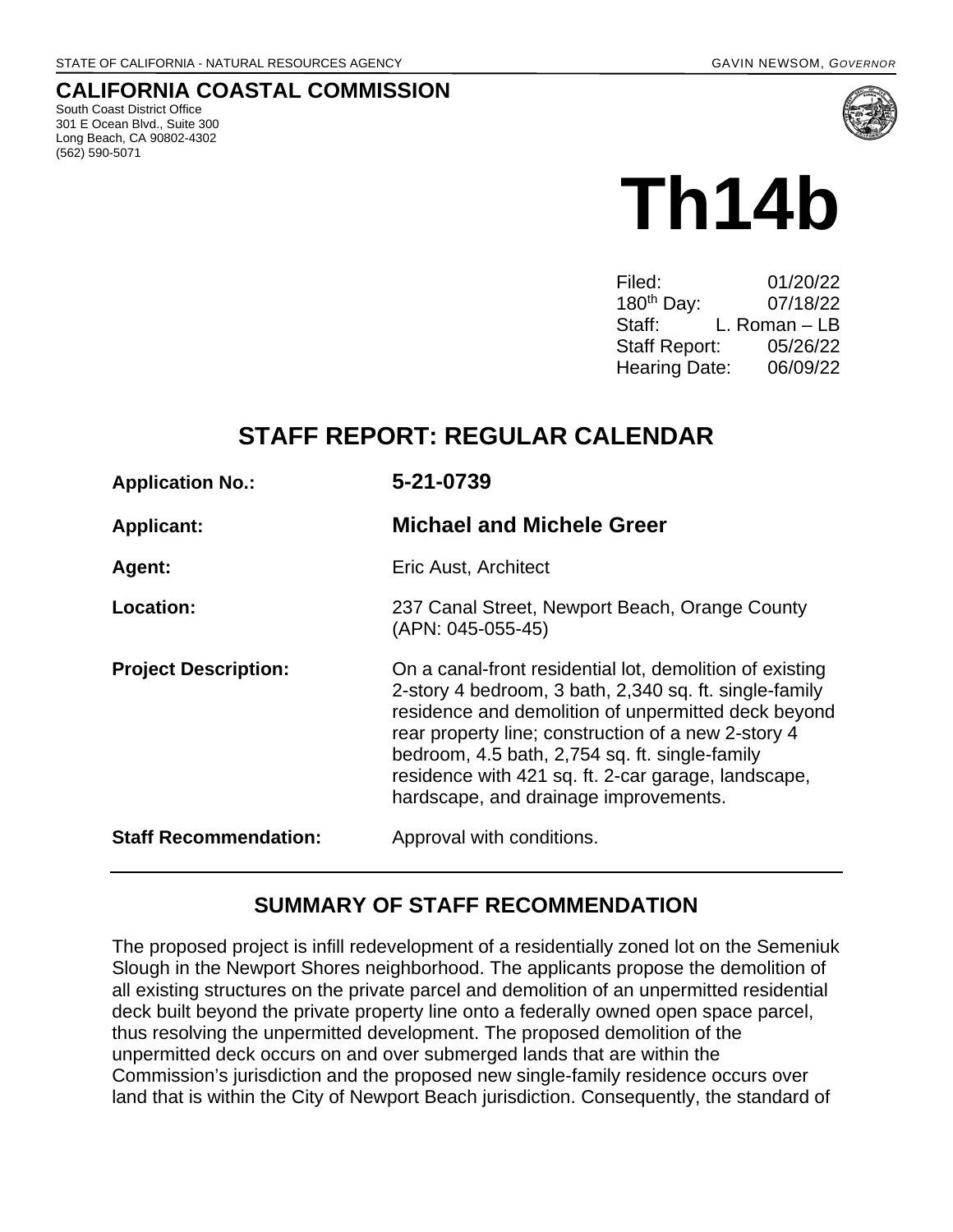review is Chapter 3 of the Coastal Act for the areas under Commission jurisdiction, and the certified LCP serves as the standard of review for the landside development under the City's jurisdiction. The City and the applicant have agreed to a consolidated coastal development permit application reviewed by the Commission.

The primary issues raised by the infill redevelopment of the site includes consistency with the coastal hazards, biological, and visual resource protection policies of the Coastal Act and certified Newport Beach LCP.

The proposed development has been conditioned to assure the proposed project is consistent with the public access and resource protection policies of the Coastal Act and the certified LCP. The conditions are: **1)** Assumption of Risk; **2)** No Future Shoreline Protective Device; **3)** Removal of Unpermitted Development; **4)** Construction Best Management Practices; **5)** Construction Staging Plan; **6)** Night Lighting Plan; **7)** Landscaping; **8)** Bird Strike Prevention; **9)** Deed Restriction.

Commission staff recommends **approval** of the coastal development permit as conditioned.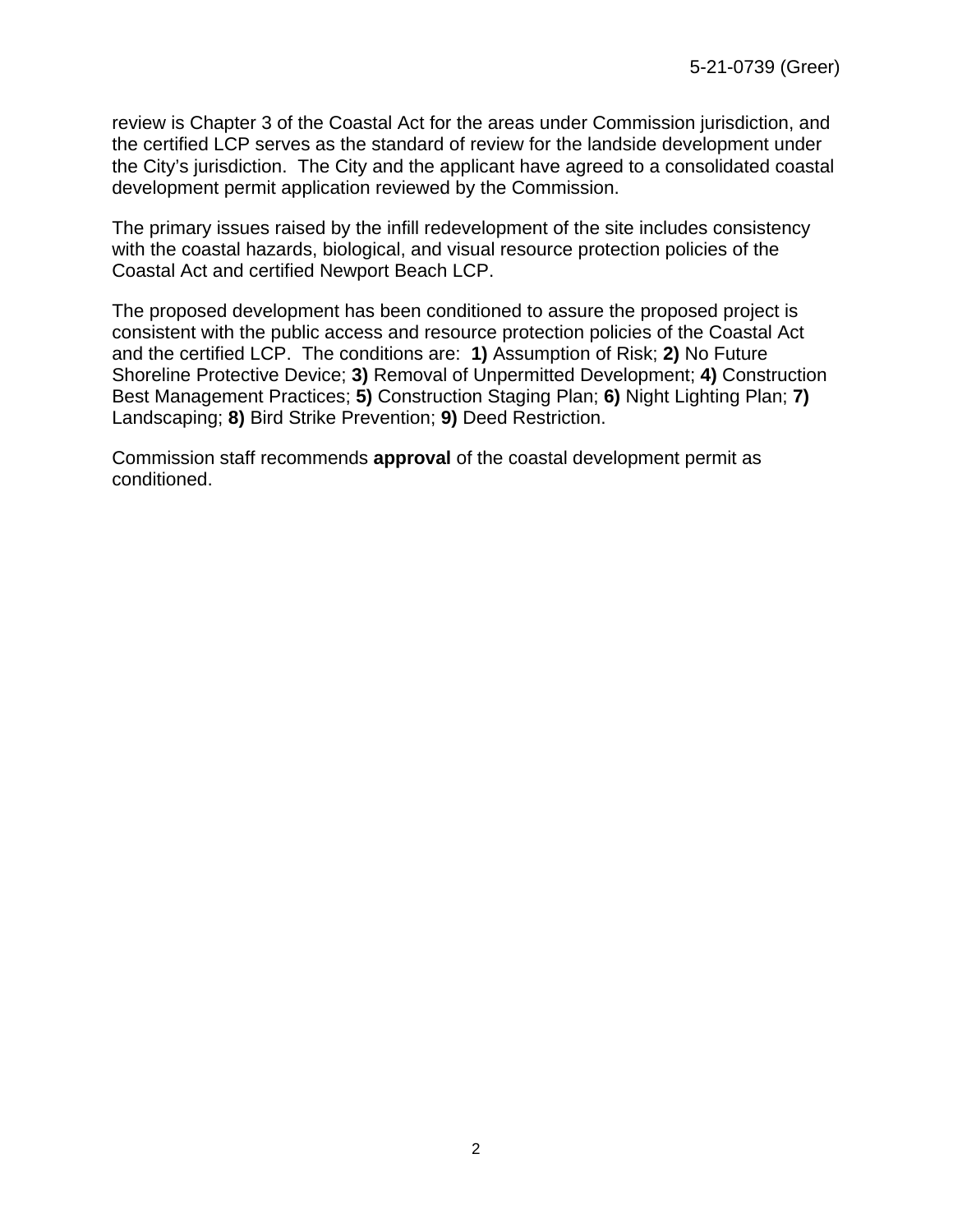# TABLE OF CONTENTS

| Α.<br>В.<br>C.<br>D.<br>Е.<br>F.<br>Н.<br>$\mathbf{L}$ | Н. |    |
|--------------------------------------------------------|----|----|
|                                                        |    |    |
|                                                        |    |    |
|                                                        |    |    |
|                                                        |    |    |
|                                                        |    |    |
|                                                        |    |    |
|                                                        |    |    |
|                                                        |    |    |
|                                                        |    |    |
|                                                        |    |    |
|                                                        |    |    |
|                                                        |    | 24 |
|                                                        |    |    |
|                                                        |    |    |

# **EXHIBITS**

- Exhibit 1 Vicinity Map/Aerial Photo
- Exhibit 2 Coastal Commission Boundary Determination
- Exhibit 3 Demolition Plan
- Exhibit 4 Project Architectural Plans
- [Exhibit 5 Preliminary Grading Plan, Erosion Control, and WQMP](https://documents.coastal.ca.gov/reports/2022/6/Th14b/Th14b-6-2022-exhibits.pdf)
- Exhibit 6 Landscape Plan

# <span id="page-2-0"></span>**II. MOTION AND RESOLUTION**

#### **Motion:**

I move that the Commission approve Coastal Development Permit No. 5-21-0739 pursuant to the staff recommendation.

#### **Staff Recommendation of Approval:**

Staff recommends a **YES** vote. Passage of this motion will result in approval of the permit as conditioned and adoption of the following resolution and findings. The motion passes only by affirmative vote of a majority of the Commissioners present.

#### **Resolution:**

The Commission hereby approves a coastal development permit for the proposed development and adopts the findings set forth below on grounds that the development as conditioned will be in conformity with the policies of Chapter 3 of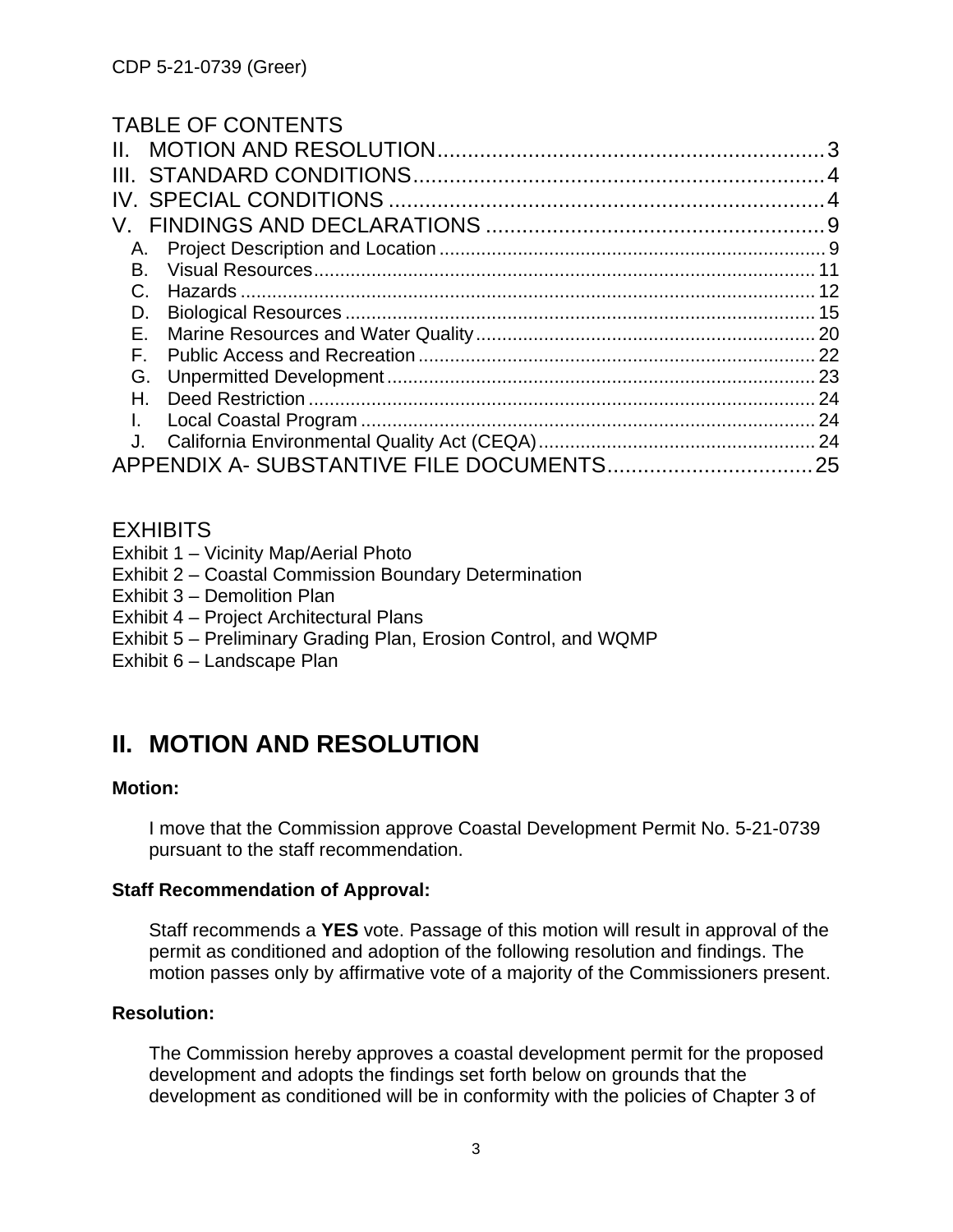the Coastal Act and the certified LCP. Approval of the permit complies with the California Environmental Quality Act because either 1) feasible mitigation measures and/or alternatives have been incorporated to substantially lessen any significant adverse effects of the development on the environment, or 2) there are no further feasible mitigation measures or alternatives that would substantially lessen any significant adverse impacts of the development on the environment.

# <span id="page-3-0"></span>**III. STANDARD CONDITIONS**

- **1. Notice of Receipt and Acknowledgment**. The permit is not valid and development shall not commence until a copy of the permit, signed by the applicant or authorized agent, acknowledging receipt of the permit and acceptance of the terms and conditions, is returned to the Commission office.
- **2. Expiration**. If development has not commenced, the permit will expire two years from the date on which the Commission voted on the application. Development shall be pursued in a diligent manner and completed in a reasonable period of time. Application for extension of the permit must be made prior to the expiration date.
- **3. Interpretation**. Any questions of intent or interpretation of any condition will be resolved by the Executive Director or the Commission.
- **4. Assignment**. The permit may be assigned to any qualified person, provided assignee files with the Commission an affidavit accepting all terms and conditions of the permit.
- **5. Terms and Conditions Run with the Land**. These terms and conditions shall be perpetual, and it is the intention of the Commission and the applicant to bind all future owners and possessors of the subject property to the terms and conditions.

# <span id="page-3-1"></span>**IV. SPECIAL CONDITIONS**

#### 1. **Assumption of Risk, Waiver of Liability and Indemnity.**

By acceptance of this permit, the permittees acknowledge and agree (i) that the site may be subject to hazards, including but not limited to from waves, erosion, storm conditions, liquefaction, flooding, many of which will worsen with future sea level rise; (ii) to assume the risks to the permittee and the property that is the subject of this permit of injury and damage from such hazards in connection with this permitted development; (iii) to unconditionally waive any claim of damage or liability against the Commission, its officers, agents, and employees for injury or damage from such hazards; and (iv) to indemnify and hold harmless the Commission, its officers, agents, and employees with respect to the Commission's approval of the project against any and all liability, claims, demands, damages, costs (including costs and fees incurred in defense of such claims), expenses, and amounts paid in settlement arising from any injury or damage due to such coastal hazards.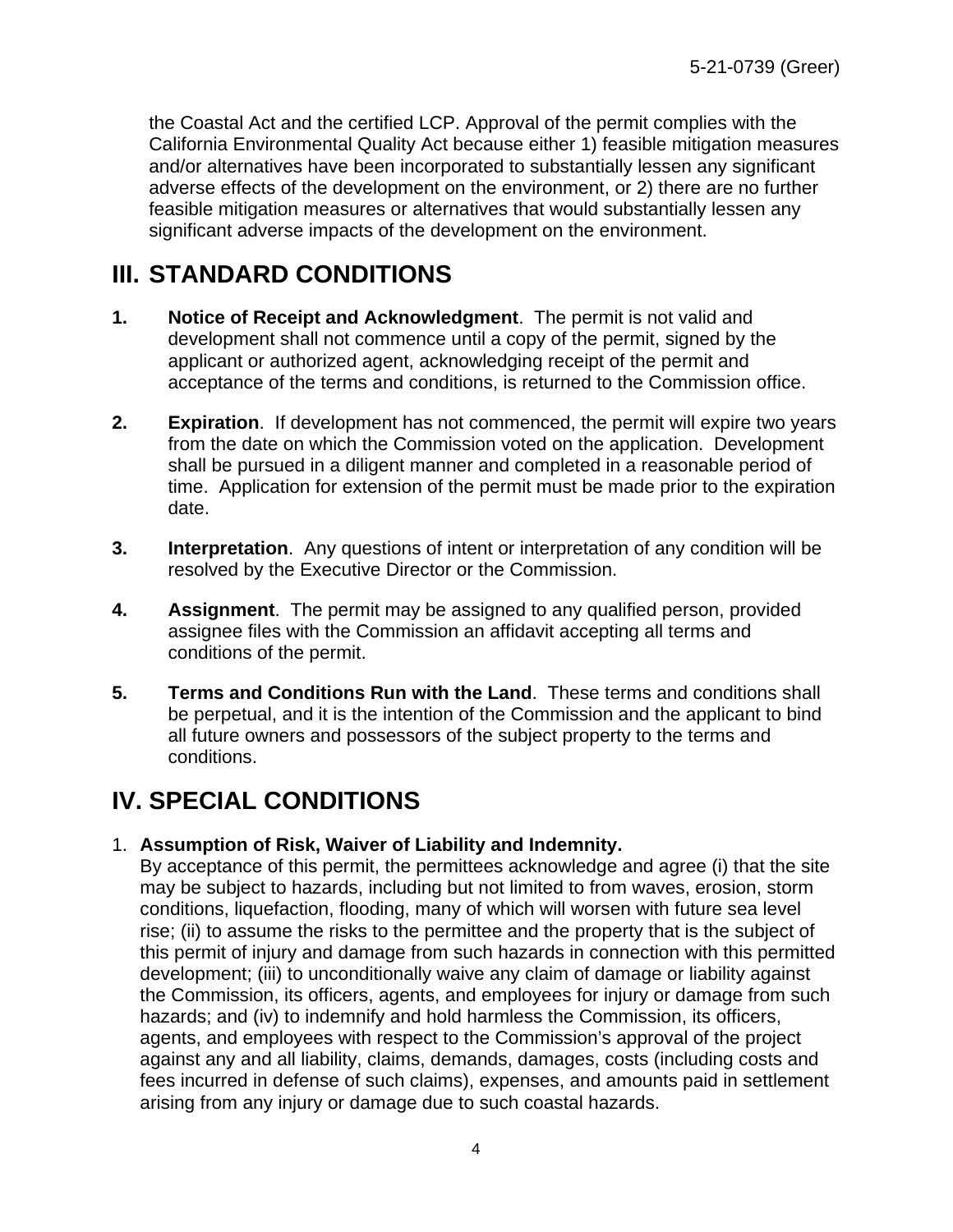#### 2. **No Future Shoreline Protective Device.**

- a) By acceptance of this Permit, the permittees agree, on behalf of themselves and all successors and assigns, that no shoreline protective device(s) shall ever be constructed to protect the development approved pursuant to Coastal Development Permit No. 5-21-0739 including, but not limited to, the residence, foundations, patios, decks, and fences including in the event that the development is threatened with damage or destruction from waves, erosion, storm conditions, liquefaction, flooding, or other coastal hazards in the future, and as may be exacerbated by sea level rise. By acceptance of this Permit, the permittees hereby waive, on behalf of themselves and all successors and assigns, any rights to construct such devices that may exist under applicable law.
- b) By acceptance of this Permit, the permittees further agree, on behalf of themselves and all successors and assigns, that the permittee/ landowner is required to remove all or a portion of the development authorized by this permit and restore the site, if:
	- i) The City or any government agency with jurisdiction has issued a final order, not overturned through any appeal or writ proceedings, determining that the structures are currently and permanently unsafe for occupancy or use due to damage or destruction from waves, erosion, storm conditions, liquefaction, flooding, sea level rise, or other natural hazards related to coastal processes, and that there are no feasible measures that could make the structure suitable for habitation or use without the use of bluff or shoreline protective devices;
	- ii) Essential services to the site (e.g. utilities, roads) can no longer feasibly be maintained due to the coastal hazards listed above;
	- iii) Removal is required pursuant to LCP policies for sea level rise adaptation planning; or
	- iv) The development requires new or augmented shoreline protective devices that conflict with applicable LCP or Coastal Act policies.

Approval of CDP No. 5-21-0739 does not allow encroachment onto public trust lands. Any future encroachment onto public trust lands shall be removed unless authorized by the Coastal Commission. Additionally, encroachment onto public trust lands is subject to approval by the State Lands Commission or other designated trustee agency.

3. **Removal of Unpermitted Development**. The permittees shall undertake development in accordance with the approved final plans/proposal, subject to all the requirements of all conditions herein, for the demolition of existing development including the unpermitted over-water deck. The permittees shall remove the existing unpermitted deck within 90 days of the issuance of this permit. Any proposed change or deviation from the approved plans shall be submitted to the Executive Director to determine whether an amendment to this permit is necessary pursuant to the requirements of the Coastal Act and the California Code of Regulations. The Executive Director may grant additional time for good cause.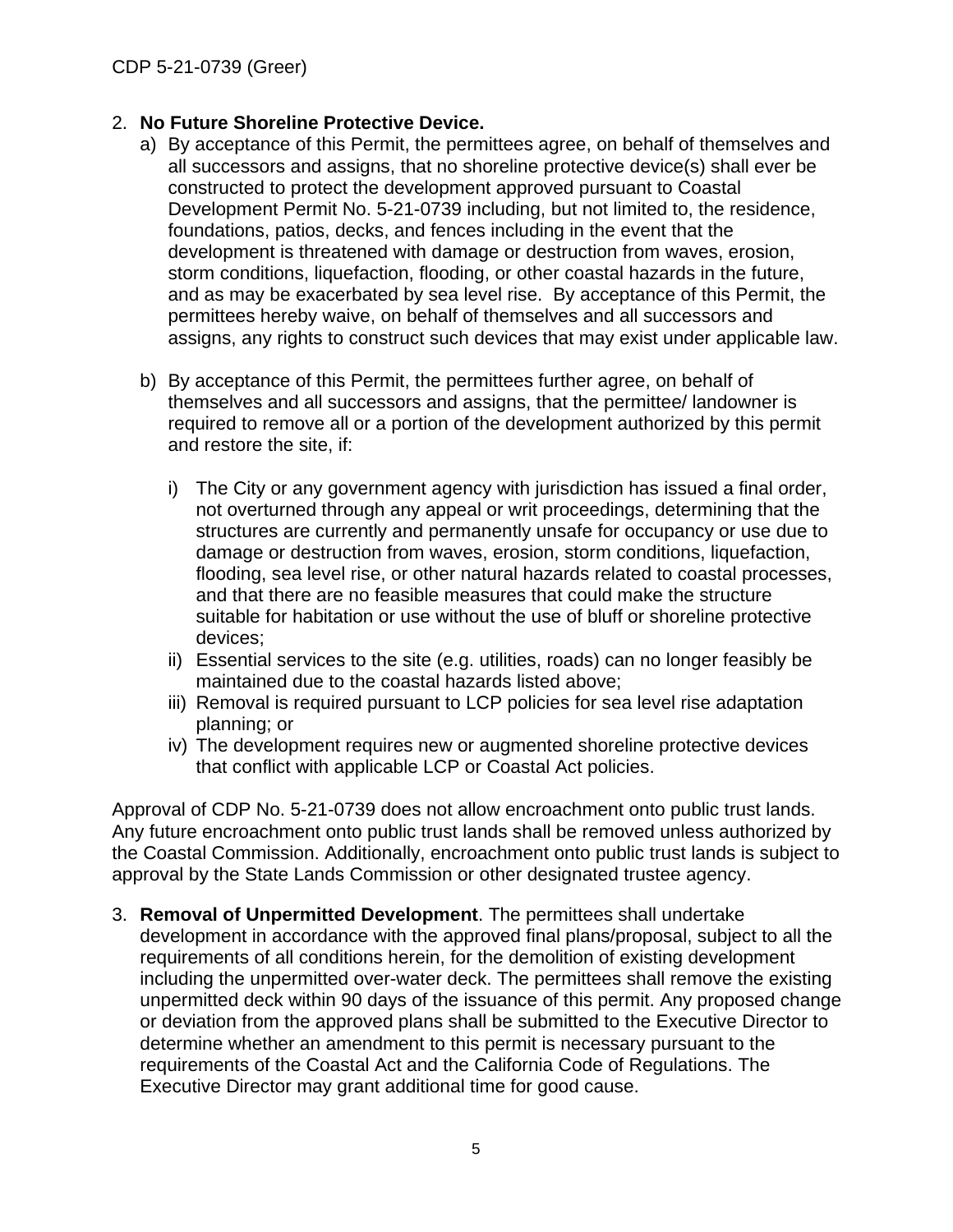#### 4. **Construction Best Management Practices.**

The permittee shall comply with the following construction-related requirements:

- A. No demolition or construction materials, debris, or waste shall be placed or stored where it may enter sensitive habitat, receiving waters or a storm drain, or be subject to wave, wind, rain, or tidal erosion and dispersion.
- B. No demolition or construction equipment, materials, or activity shall be placed in or occur in any location that would result in impacts to environmentally sensitive habitat areas, streams, wetlands or their buffers.
- C. Any and all debris resulting from demolition or construction activities shall be removed from the project site within 24 hours of completion of the project.
- D. Demolition or construction debris and sediment shall be removed from work areas each day that demolition or construction occurs to prevent the accumulation of sediment and other debris that may be discharged into coastal waters.
- E. All trash and debris shall be disposed in the proper trash and recycling receptacles at the end of every construction day.
- F. The applicant shall provide adequate disposal facilities for solid waste, including excess concrete, produced during demolition or construction.
- G. Debris shall be disposed of at a legal disposal site or recycled at a recycling facility. If the disposal site is located in the Coastal Zone, a Coastal Development Permit or an amendment to this permit shall be required before disposal can take place unless the Executive Director determines that no amendment or new permit is legally required.
- H. All stock piles and construction materials shall be covered, enclosed on all sides, shall be located as far away as possible from drain inlets and any waterway, and shall not be stored in contact with the soil.
- I. Machinery and equipment shall be maintained and washed in confined areas specifically designed to control runoff. Thinners or solvents shall not be discharged into sanitary or storm sewer systems.
- J. The discharge of any hazardous materials into any receiving waters shall be prohibited.
- K. Spill prevention and control measures shall be implemented to ensure the proper handling and storage of petroleum products and other construction materials. Measures shall include a designated fueling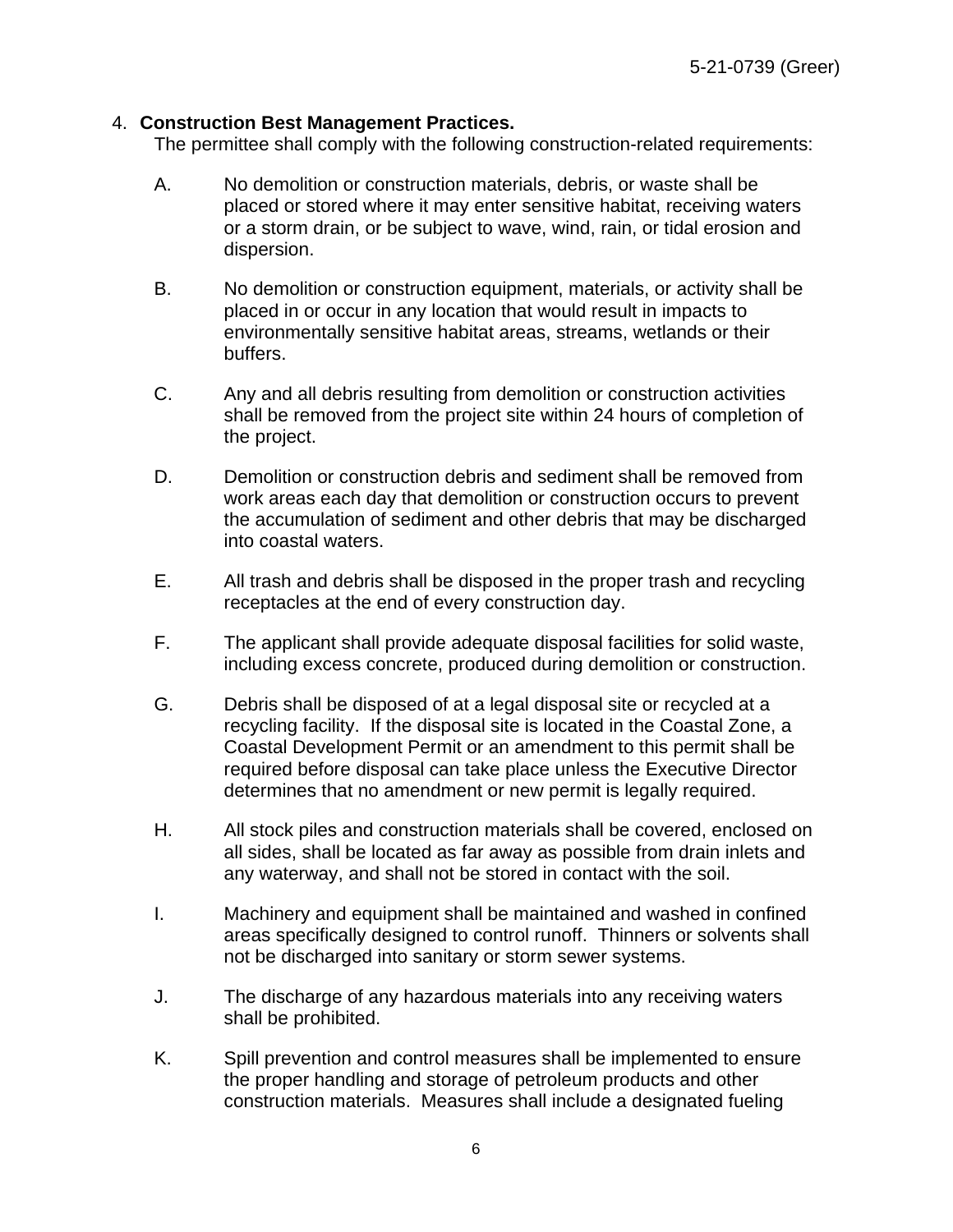and vehicle maintenance area with appropriate berms and protection to prevent any spillage of gasoline or related petroleum products or contact with runoff. The area shall be located as far away from the receiving waters and storm drain inlets as possible.

- L. Best Management Practices (BMPs) and Good Housekeeping Practices (GHPs) designed to prevent spillage and/or runoff of demolition or construction-related materials, and to contain sediment or contaminants associated with demolition or construction activity, shall be implemented prior to the on-set of such activity.
- M. All BMPs shall be maintained in a functional condition throughout the duration of construction activity.

# 5. **Construction Staging Plan.**

PRIOR TO ISSUANCE OF THE COASTAL DEVELOPMENT PERMIT, the applicants shall submit, for the Executive Director's review and approval, two (2) full size sets of construction staging plans for the review and approval of the Executive Director which indicate that the construction staging area(s) and construction corridor(s) will avoid impacts to wetlands.

(1) The plan shall demonstrate that:

(a) Construction equipment, materials or activity shall not occur outside the staging area and construction corridor identified on the site plan required by this condition; and

(b) Construction equipment, materials, or activity shall not be placed in any location which would result in impacts to wetlands.

- (2) The plan shall include, at a minimum, the following components:
	- (a) A site plan that depicts:
		- 1. limits of the staging area(s);
		- 2. construction corridor(s);
		- 3. construction site;

4. location of construction fencing and temporary job trailers with respect to existing wetlands.

The permittee shall undertake development in accordance with the approved final plans. Any proposed changes to the approved final plans shall be reported to the Executive Director. No changes to the approved final plans shall occur without a Commission amendment to this coastal development permit unless the Executive Director determines that no amendment is legally required.

#### 6. **Night Lighting Plan**

PRIOR TO ISSUANCE OF THE COASTAL DEVELOPMENT PERMIT, the applicants shall submit, for review and written approval of the Executive Director, a Night Lighting Plan for all night lighting impacts associated with the proposed development. The Night Lighting Plan shall at a minimum include the following: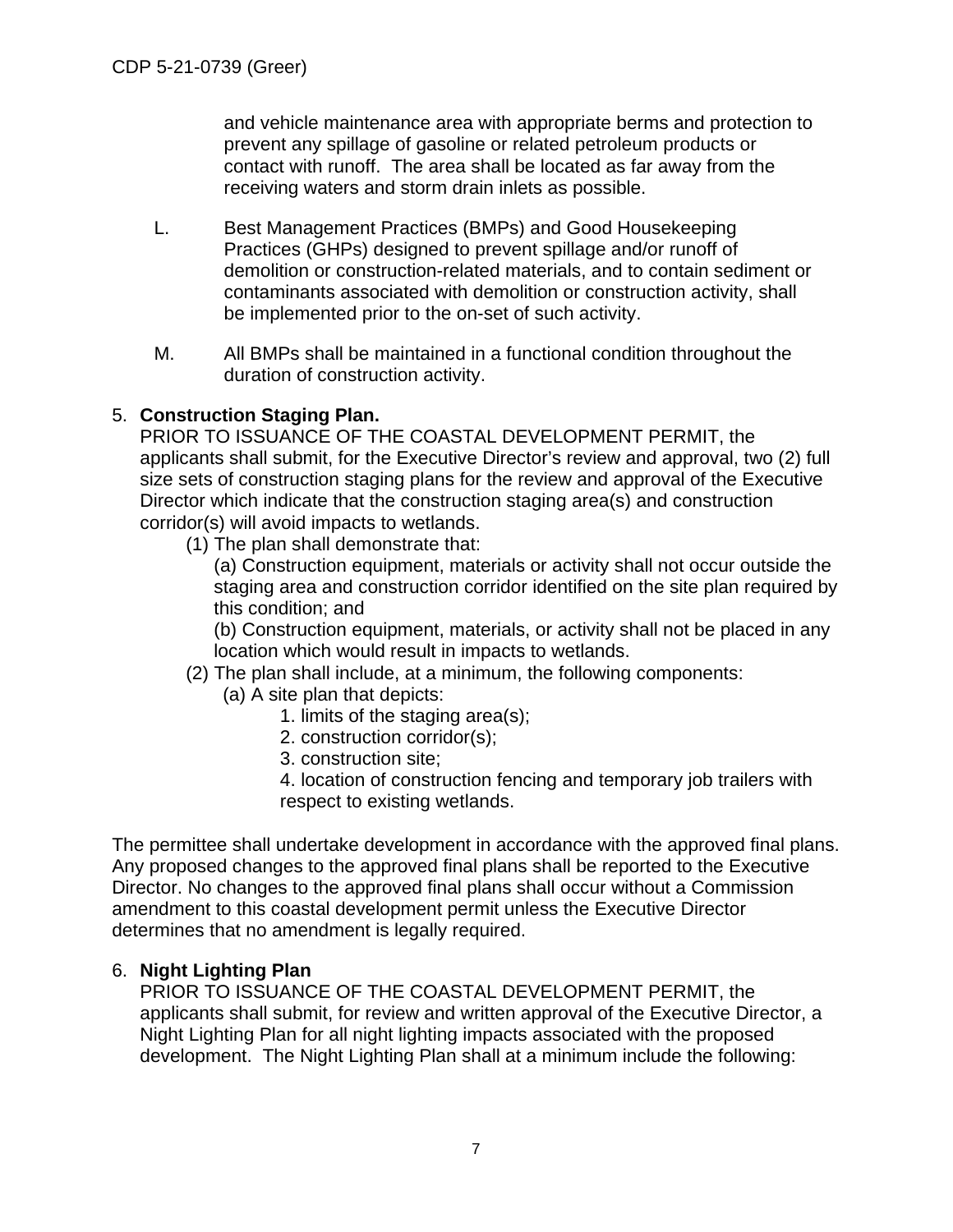A. All allowed night (sundown to sunup) lighting shall be minimized, directed downward, and shielded using the best available dark skies technology and pole height and design that minimizes light spill, sky glow, and glare impacts. The only outdoor night lighting allowed on the subject site is limited to the following:

1. The minimum necessary to light walkways used for entry and exit to the structures, including parking areas on the site. This lighting shall be limited to fixtures that do not exceed three feet in height above finished grade, are shielded and directed downward, and generate the same or fewer lumens equivalent to those generated by a 60 watt incandescent bulb, unless a greater number of lumens is authorized in writing by the Executive Director.

2. Any proposed security lighting attached to the structures shall use a control device or automatic switch system or equivalent functions to minimize lighting, and is limited to same or fewer lumens equivalent to those generated by a 60 watt incandescent bulb. The control system shall include controls that automatically extinguish all outdoor lighting when sufficient daylight is available.

3. The minimum necessary to light the patio areas adjacent to the wetland with the same or fewer lumens equivalent to those generated by a 60 watt incandescent bulb. This lighting shall be shielded and directed downward. No lighting around the perimeter of the patio and no lighting for aesthetic purposes is allowed.

4. All windows shall be comprised of glass treated to minimize transmission of indoor lighting to outdoor areas.

#### 7. **Landscaping – Drought-Tolerant, Non-Invasive Plants.**

- A. Vegetated landscaped areas shall only consist of native plants or non-native drought-tolerant plants, which are non-invasive. No plant species listed as problematic and/or invasive by the California Native Plant Society (http://www.CNPS.org/), the California Invasive Plant Council (formerly the California Exotic Pest Plant Council) (http://www.cal-ipc.org/), or as may be identified from time to time by the State of California shall be employed or allowed to naturalize or persist on the site. No plant species listed as a "noxious weed" by the State of California or the U.S. Federal Government shall be utilized within the property. All plants shall be low water use plants as identified by California Department of Water Resources (See: [http://ucanr.edu/sites/WUCOLS/files/183488.pdf\)](http://ucanr.edu/sites/WUCOLS/files/183488.pdf).
- B. Use of reclaimed water for irrigation is encouraged. If using potable water for irrigation, only drip or microspray irrigation sys tems may be used. Other water conservation measures shall be considered, such as weather-based irrigation controllers.

#### 8. **Bird Strike Prevention.**

A. Waterfront deck railing systems, fences, screen walls and gates subject to this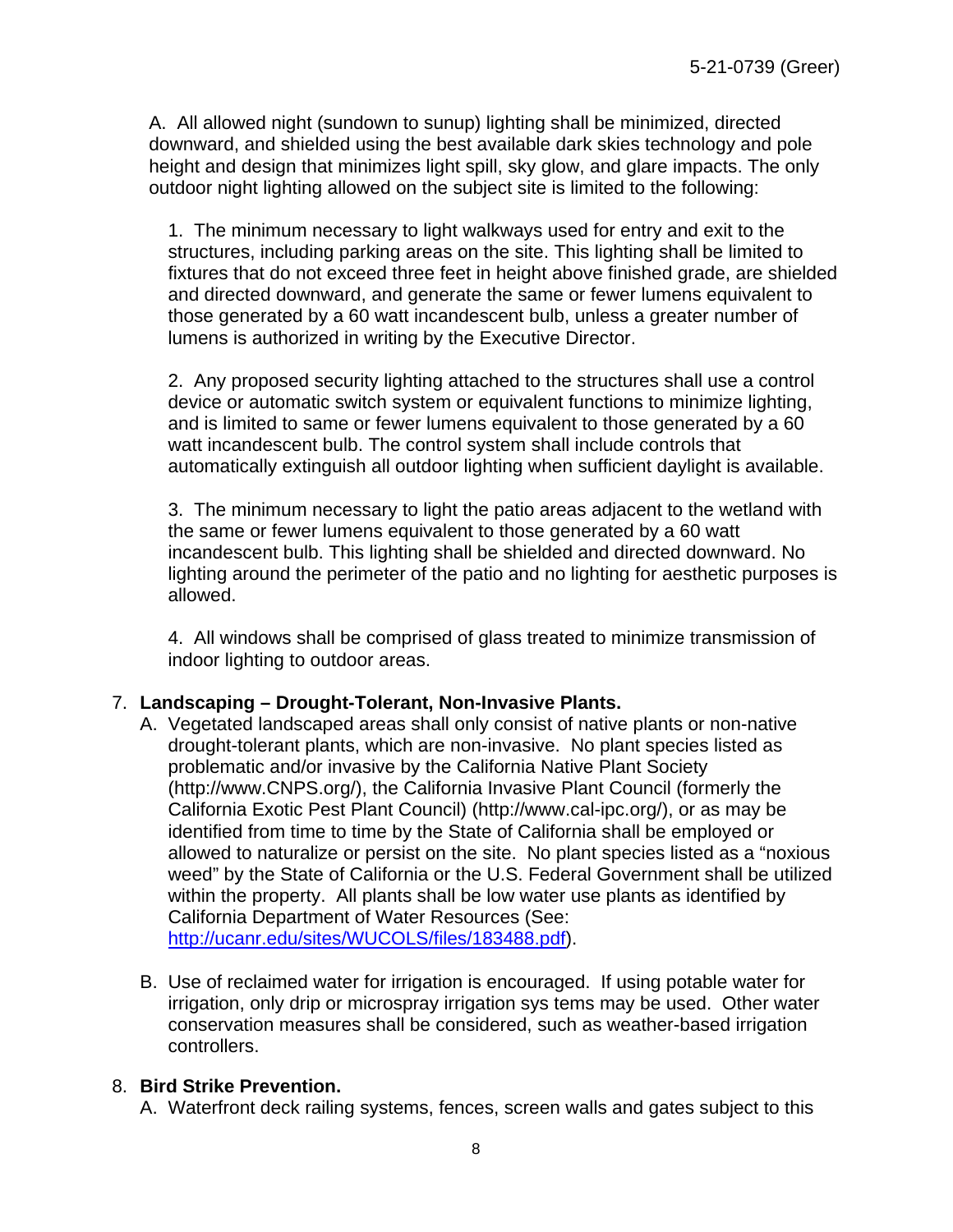permit shall use materials designed to minimize bird-strikes with the deck railing, fence, or gate. Such materials may consist, all or in part, of wood; wrought iron; frosted or partially-frosted glass, Plexiglas or other visually permeable barriers that are designed to prevent creation of a bird strike hazard. Clear glass or Plexiglas shall not be installed unless it contains UV-reflective glazing that is visible to birds. All materials shall be maintained throughout the life of the development to ensure continued effectiveness at addressing bird strikes and shall be maintained at a minimum in accordance with manufacturer specifications and as recommended by the Executive Director.

B. The permittee shall undertake development in accordance with the approval final plans. Any proposed changes to the approved final plans shall be reported to the Executive Director. No changes to the approved final plans shall occur without a Commission amendment to this coastal development permit unless the Executive Director determines that no amendment is legally required.

#### 9. **Deed Restriction**.

PRIOR TO ISSUANCE OF THE COASTAL DEVELOPMENT PERMIT, the applicants shall submit to the Executive Director for review and approval documentation demonstrating that the landowner has executed and recorded against the residential parcel governed by this permit a deed restriction, in a form and content acceptable to the Executive Director: (1) indicating that, pursuant to this permit, the California Coastal Commission has authorized development on the subject property, subject to terms and conditions that restrict the use and enjoyment of that property; and (2) imposing the Special Conditions of this permit as covenants, conditions and restrictions on the use and enjoyment of the Property. The deed restriction shall include a legal description of the entire residential parcel governed by this permit. The deed restriction shall also indicate that, in the event of an extinguishment or termination of the deed restriction for any reason, the terms and conditions of this permit shall continue to restrict the use and enjoyment of the subject property so long as either this permit or the development it authorizes, or any part, modification, or amendment thereof, remains in existence on or with respect to the subject property.

# <span id="page-8-0"></span>**V. FINDINGS AND DECLARATIONS**

# <span id="page-8-1"></span>**A. PROJECT DESCRIPTION AND LOCATION**

The applicants propose the demolition of an existing 2-story, 4 bedroom, 3 bath, 2,340 sq. ft. single-family residence and the demolition of an existing unpermitted deck beyond the rear property line; and the construction of a new 2-story, 4 bedroom, 4.5 bath, 2,754 sq. ft. single-family residence with a 421 sq. ft. 2-car garage, hardscape and drainage improvements and minimal landscape and irrigation. Approximately 180 cubic yards of grading (over-excavation) will be performed for purposes of site re-compaction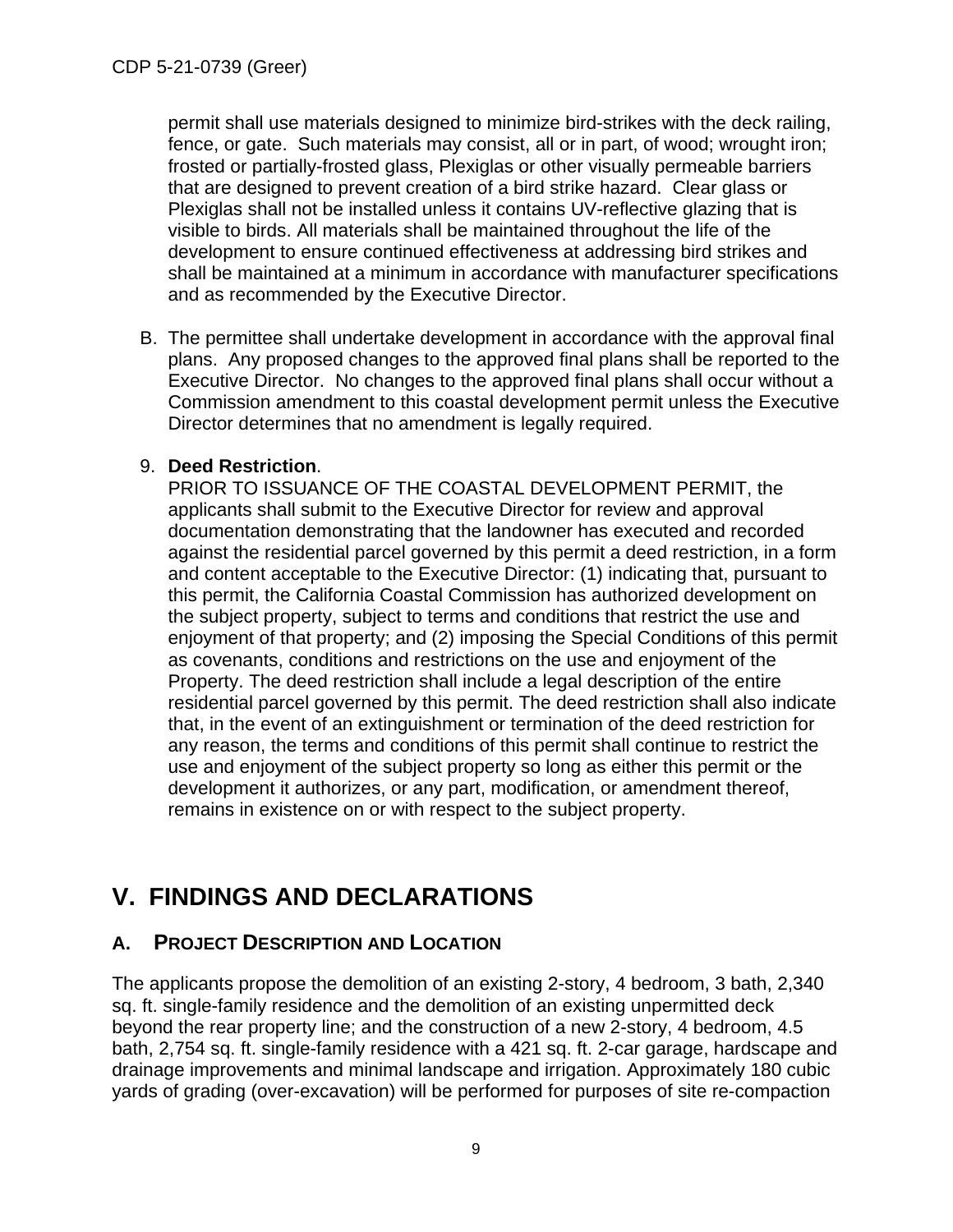and will be balanced on site. Drainage will be diverted into a percolation pit and to the street's main storm drain system. The demolition plan is included as **[Exhibit #3](https://documents.coastal.ca.gov/reports/2022/6/Th14b/Th14b-6-2022-exhibits.pdf)** and project plans are included as **[Exhibit #4](https://documents.coastal.ca.gov/reports/2022/6/Th14b/Th14b-6-2022-exhibits.pdf)**.

The project site is located at 237 Canal Street, in the Newport Shores neighborhood of Newport Beach, Orange County (**[Exhibit #1](https://documents.coastal.ca.gov/reports/2022/6/Th14b/Th14b-6-2022-exhibits.pdf)**). This is a waterfront location adjacent to the tidally influenced Semeniuk Slough located inland of Pacific Coast Highway. According to Merriam-Webster, a slough is an inlet on a river, a creek in a marsh or tide flat. Semeniuk Slough is a remnant channel of the Santa Ana River, which formed when the Santa Ana River entered Newport Bay in the vicinity of present day River Avenue. Semeniuk Slough branches off the Santa Ana River and receives water from the Banning Channel and adjacent oil fields, wetlands and upland areas. While Semeniuk Slough is tidally influenced, there is presently no open boating passage between the slough and the bay or ocean. The City's certified Land Use Plan (LUP) identifies Semeniuk Slough as a wetland and designates it as an Environmental Study Area (ESA), a unique coastal resource. It is designated as Recreational and Environmental Open Space in the LUP.

The residential lots adjacent to Semeniuk Slough were created in the late 1940s. The Commission and its predecessor, the California Coastal Zone Conservation Commission, have consistently approved residential development on these residentially zoned lots adjacent to Semieniuk Slough since the Commission's inception in 1972. The subject site is developed with a two-story single-family residence on an approximately 24 ft. x 84 ft. parcel of land within an existing developed residential community. There is a concrete patio along the north facing (waterfront) property line and a 20 ft. x 25 ft. wood deck encroaching into the slough beyond the private property line. The site is relatively flat and is flanked on the east and west by similar single-family residences, on the south by Canal Street, and to the north by Semeniuk Slough. The slough waterway and surrounding wetlands is federal land owned and administered by the U.S. Army Corps of Engineers (USACE). The property line is approximately 12 ft. from the bank of the slough. The previous property owner had a USACE issued license for use and maintenance of the deck constructed on USACE property. The USACE license states that the grantee shall obtain any permit or license which may be required by federal, state, or local statute in connection with the use of the premises; however, no CDP was ever applied for or otherwise obtained for the existing deck. Similar licenses have been issued by the USACE to surrounding residences and many unpermitted deck encroachments exist along the single-family residences adjacent to the Semeniuk Slough in the Newport Shores neighborhood. The current property owners propose to demolish the 20 ft. x 25 ft. unpermitted wood deck encroachment into the slough waterway and construct a concrete patio up to their waterfront property line. Vertical public access to the slough is available approximately 60 feet east at the end of Lancaster Street. Lateral public access along the slough between the slough and the adjacent residences is possible but limited because the existing residences are located within feet of the water. The City's certified Land Use Plan indicates that lateral public access along the slough is present on the far (north) side.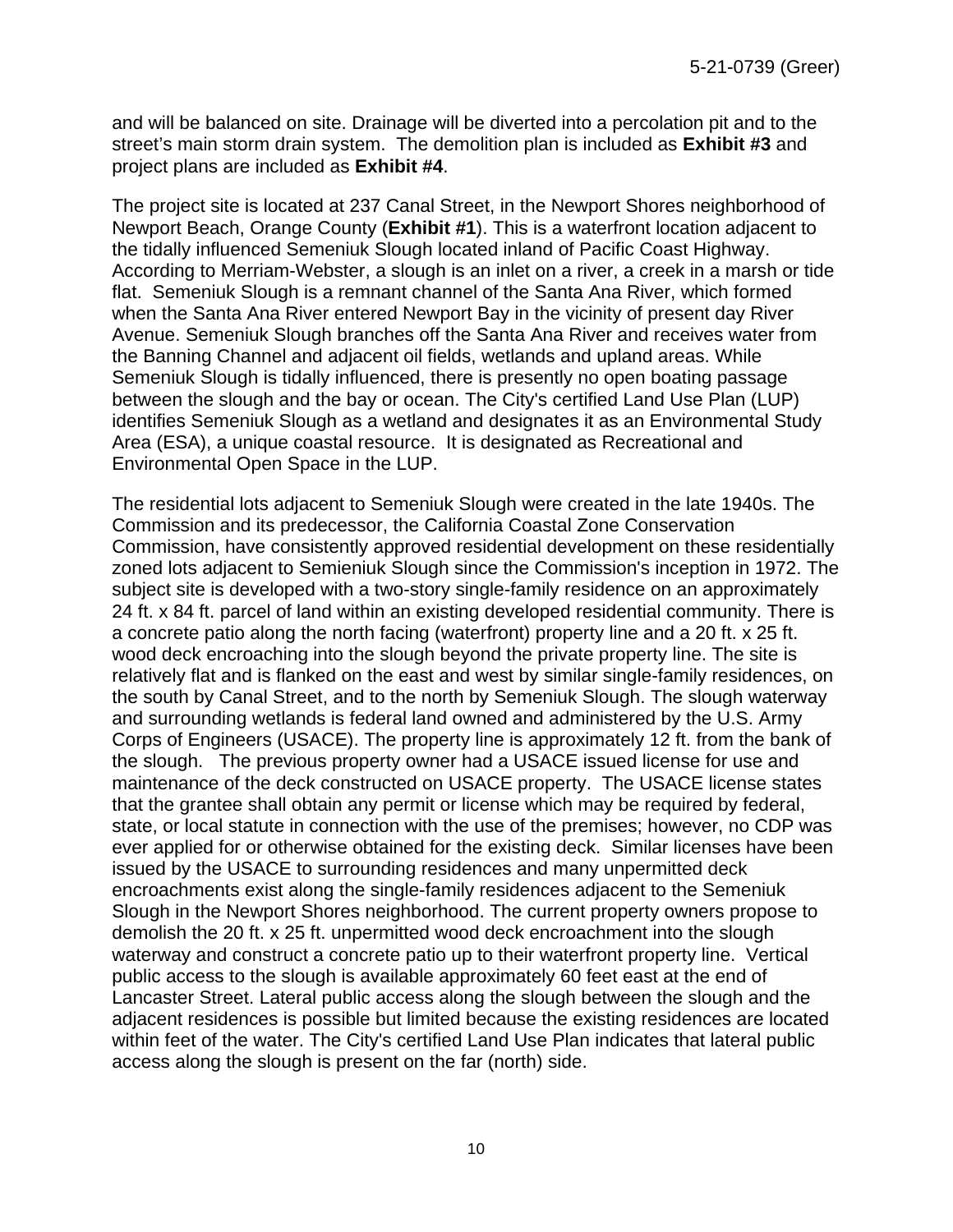#### **Standard of Review**

The City of Newport Beach Local Coastal Plan (LCP) was certified on January 13, 2017. The proposed project consists of development located both within the permit jurisdiction of the Commission and of the City of Newport Beach. Per the findings of Commission Boundary Determination #11-2021 for 237 Canal Street, Newport Beach (**[Exhibit #2](https://documents.coastal.ca.gov/reports/2022/6/Th14b/Th14b-6-2022-exhibits.pdf)**), the subject site, the landside development is within the City's permit jurisdiction and the waterside development within the Commission's jurisdiction. The proposed demolition of the unpermitted deck occurs on or over submerged lands that are within the Commission's jurisdiction and the proposed new single-family residence is within the City of Newport Beach's jurisdiction. Consequently, the standard of review is Chapter 3 of the Coastal Act for the areas under Commission jurisdiction, and the certified LCP serves as the standard of review for the landside development under the City's jurisdiction. The City and the applicant have agreed to a consolidated coastal development permit application reviewed by the Commission.

# <span id="page-10-0"></span>**B. VISUAL RESOURCES**

**Section 30251** of the Coastal Act states:

The scenic and visual qualities of coastal areas shall be considered and protected as a resource of public importance. Permitted development shall be sited and designed to protect views to and along the ocean and scenic coastal areas, to minimize the alteration of natural land forms, to be visually compatible with the character of surrounding areas, and, where feasible, to restore and enhance visual quality in visually degraded areas. New development in highly scenic areas such as those designated in the California Coastline Preservation and Recreation Plan prepared by the Department of Parks and Recreation and by local government shall be subordinate to the character of its setting.

City of Newport Beach LCP Policies:

**LUP Policy 4.4.1-1:** Protect and, where feasible, enhance the scenic and visual qualities of the coastal zone, including public views to and along the ocean, bay, and harbor and to coastal bluffs and other scenic coastal areas.

**LUP Policy 4.4.1-2:** Design and site new development, including landscaping, so as to minimize impacts to public coastal views.

**LUP Policy 4.4.1-5:** Where feasible, require new development to restore and enhance the visual quality in visually degraded areas.

The site is visible from a trail which runs along the north side of the slough on the opposite shore from the proposed development. Development on this waterfront parcel can affect public views along the coast from the public areas. Degradation of those views would be inconsistent with Section 30251 of the Coastal Act. Degradation of views can occur when development is not consistent with the character of surrounding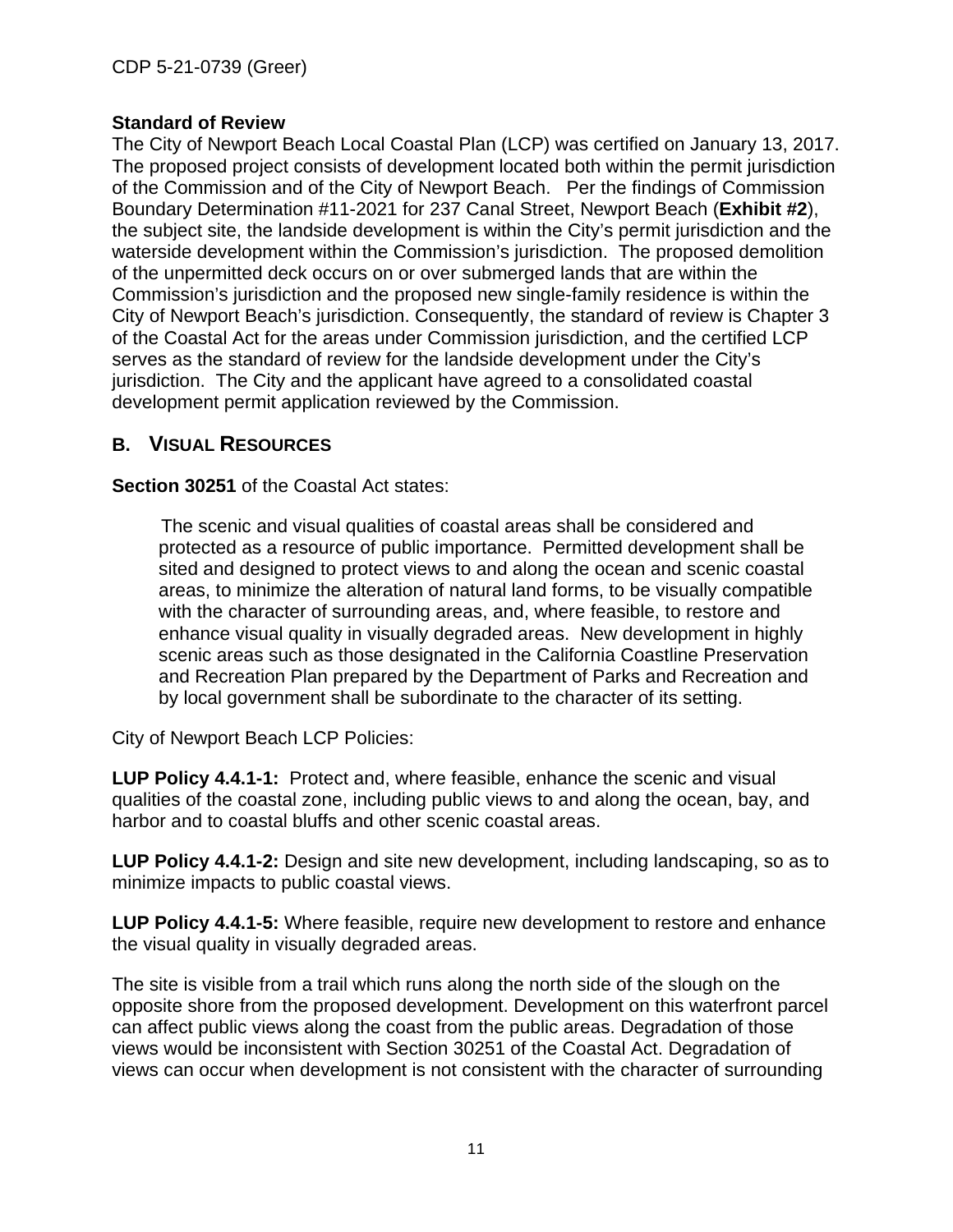development. For instance, development channelward of the line of development established for an area can interfere with views to and along the channel.

The Commission has recognized that, in a developed area, where new construction is generally infilling and is otherwise consistent with the Coastal Act policies, no part of the proposed development should be built further channelward than a line drawn between the nearest adjacent corners of either decks or structures of the immediately adjacent homes. The proposed development conforms with the stringline drawn between the flanking properties and includes the removal of an unpermitted 20 ft. x 25 ft. wood deck encroachment beyond its rear property line and into a wetland. Accordingly, the proposed development will not encroach beyond the existing line of development and will result in restoration and enhancement of visual quality of the slough by the removal of the deck encroachment. Therefore, the Commission finds that the proposed project is consistent with consistent with Section 30251 of the Coastal Act, as well as the relevant policies of the City's certified Land Use Plan.

#### <span id="page-11-0"></span>**C. HAZARDS**

**Section 30253** of the Coastal Act states in pertinent part:

New development shall do all of the following:

(a) Minimize risks to life and property in areas of high geologic, flood, and fire hazard.

(b) Assure stability and structural integrity, and neither create nor contribute significantly to erosion, geologic instability, or destruction of the site or surrounding area or in any way require the construction of protective devices that would substantially alter natural landforms along bluffs and cliffs.

**Section 30235** of the Coastal Act states in pertinent part:

Revetments, breakwaters, groins, harbor channels, seawalls, cliff retaining walls, and other such construction that alters natural shoreline processes shall be permitted when required to serve coastal-dependent uses or to protect existing structures or public beaches in danger from erosion, and when designed to eliminate or mitigate adverse impacts on local shoreline sand supply…

City of Newport Beach LCP Policies:

**LUP Policy 2.8.1-1:** Review all applications for new development to determine potential threats from coastal and other hazards.

**LUP Policy 2.8.1-2:** Design and site new development to avoid hazardous areas and minimize risks to life and property from coastal and other hazards.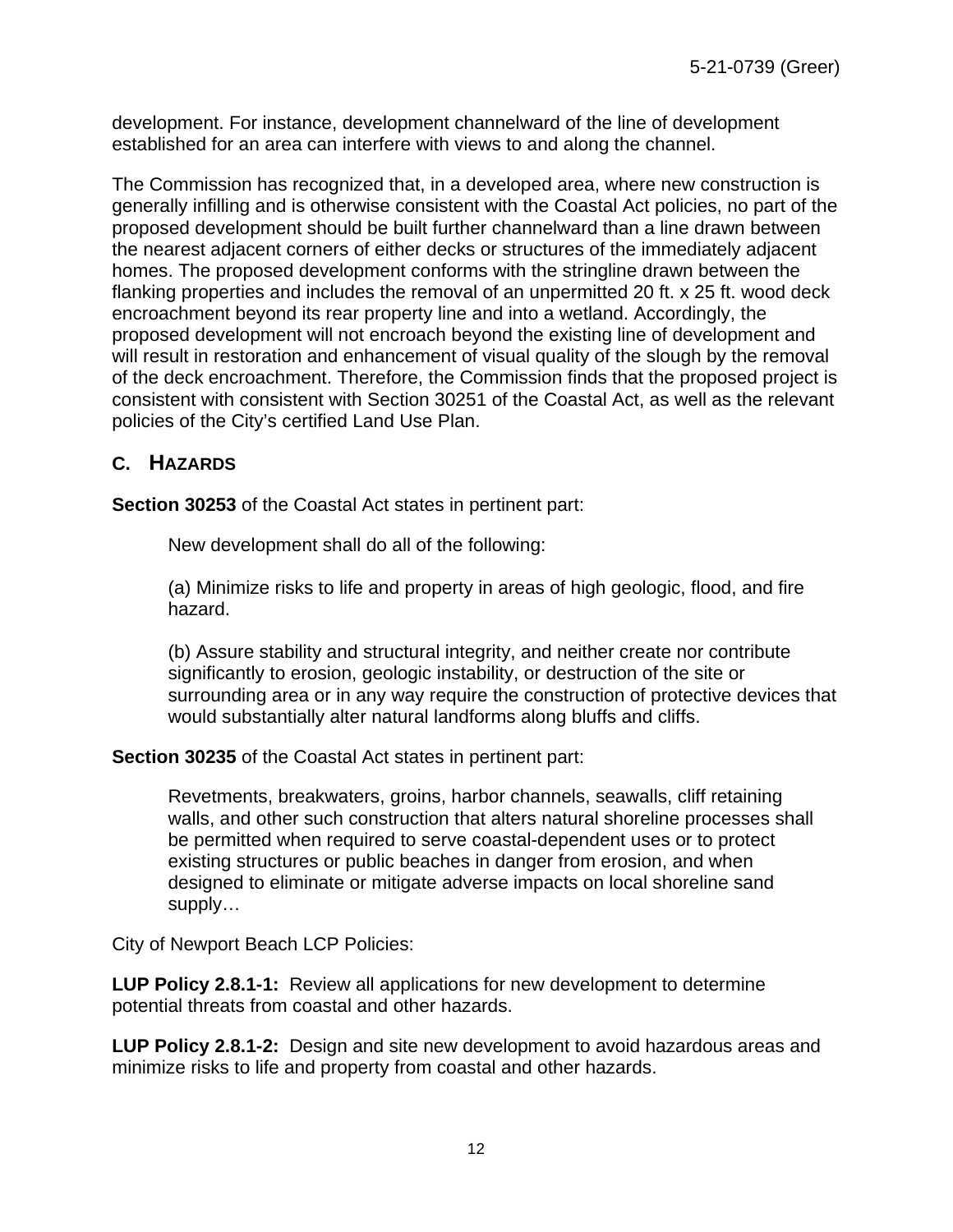**LUP Policy 2.8.6-9:** Require property owners to record a waiver of future shoreline protection for new development during the economic life of the structure (75 years) as a condition of approval of a coastal development permit for new development on a beach, shoreline or bluff that is subject to wave action, erosion, flooding, landslides or other hazard associated with development on a beach or bluff. Shoreline protection may be permitted to protect existing structures that were legally constructed prior to the certification of the LCP, unless a waiver of future shoreline protection was required by a previous coastal development permit.

**LUP Policy 2.8.6-10:** Site and design new structures to avoid the need for shoreline and bluff protective devices during the economic life of the structure (75 years).

The applicant provided a Coastal Hazard Analysis prepared by GeoSoils, Inc. dated March 22, 2021 for the subject site. The study informs that the site is adjacent to the Semeniuk Slough and that the slough is exposed to limited tidal influence through a tidal culvert/gate connecting the slough to the Santa Ana River. According to the GeoSoils report, which used the North American Vertical Datum of 1988 (NAVD88) as the vertical control datum which is 4.49 feet below Mean High Water (MHW), the slough is isolated from influence by both the Pacific Ocean and the Santa Ana River by the tidal gate for water elevations greater than 6.5 feet NAVD88. The proposed development is landward of the upper limit elevation of the slough and the lowest habitable elevation of the proposed new residence is +9.5 feet NAVD88. A site inspection by GeoSoils found no signs of hydric soils or evidence of inundation or any impact of water at elevations above +6.5 feet NAVD88. Due to the tidal gate at the slough entrance, no bulkheads were constructed along any of the residential lots adjacent to the slough, including the subject site.

The report states that the typical coastal hazards to consider are shoreline erosion, flooding, and wave impacts. Regarding erosion hazards, the report states that the water flow velocities within the slough are too minimal as to cause erosion of the shoreline. There was no observable erosion over the 90+ years of historical photographs reviewed to analyze erosion in the vicinity of the subject site. Furthermore, in regard to groundwater levels, the study also concludes that at such a distance from the ocean, groundwater is not noticeably impacted by the tides or ocean water levels and that even with an increase of up to 6 feet of Sea Level Rise (SLR) which may occur within 75 years, the future maximum groundwater elevation at the site would increase by an additional 1% or 0.06 feet due to SLR.

Additionally, according to the applicant's hazards analysis, as the site is located approximately 1/4 mile from the Pacific Ocean and over 1/3 mile from the levee that controls the maximum water elevation within the slough, no ocean swells or wakes will reach the site and adversely impact the proposed new development over the next 75 years. The current potential flooding hazard as determined by FEMA is identified by maps which show the area in Zone X with little to no risk of flooding because the site area is protected by levees, berms, and a tidal gate. Future flooding potential at this site, according to the USGS CoSMoS model, shows the site vulnerable to flooding with 4.1 feet of SLR which would translate to a maximum ocean water level of 4.1 feet SLR +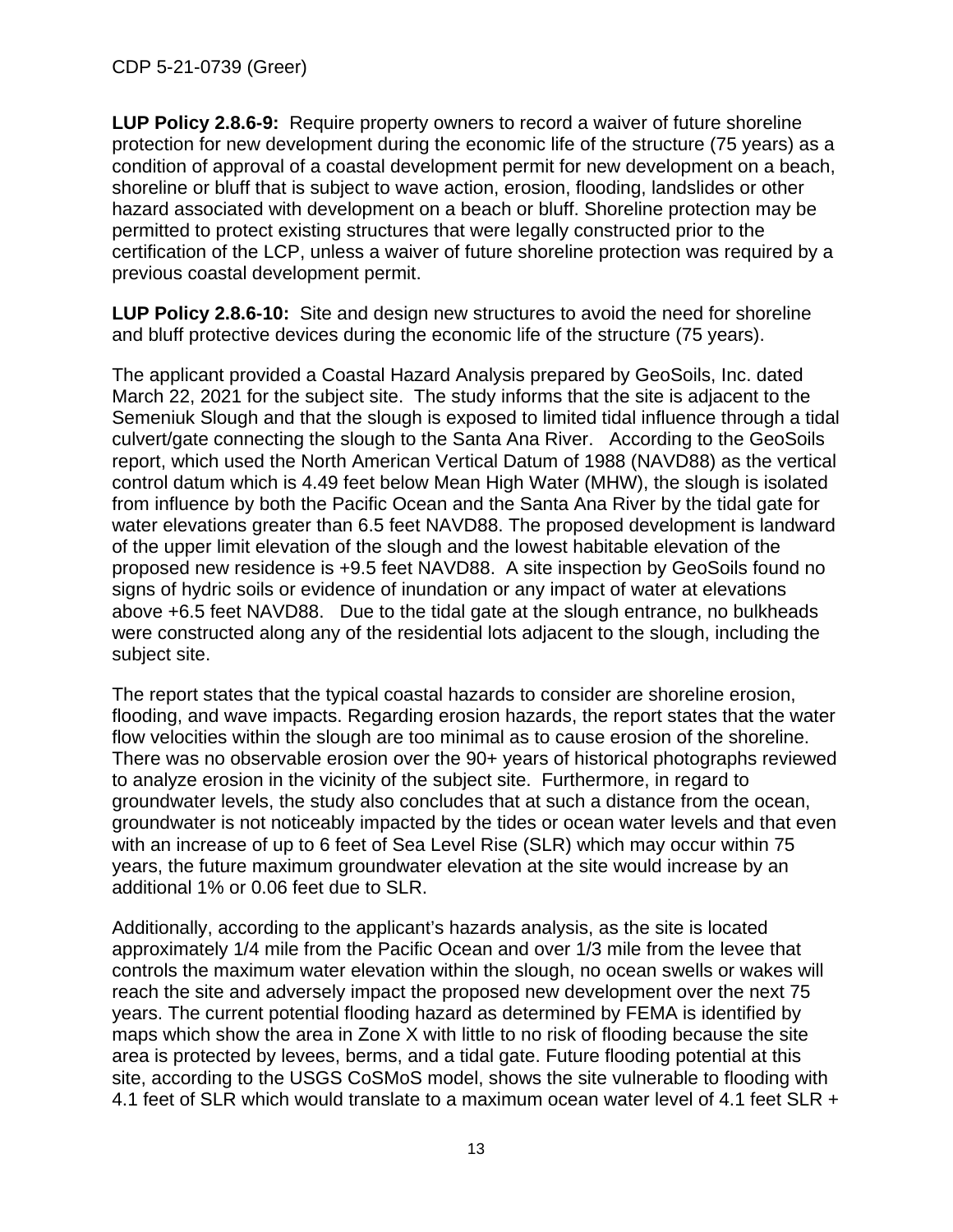7.18 feet NAVD88, or 11.3 feet NAVD88. The GeoSoils report states that the CoSMoS model's disclaimer states that *"the model simulations do not take into account many variables that could have substantial effects on flood extent and depth"* and thus CoSMoS does not always recognize rapidly changing elevations, such as a berm or levee, or tide/food control structures like on the Semeniuk Slough that limit the water level to 6.5 feet NAVD88 in the slough. The report concludes that it is clear that with increasing SLR much of Newport Beach is vulnerable based on low lying elevations alone. The site, being in a slightly higher section of Newport Beach, would be unreachable by public roads such as Pacific Coast Highway long before the development may itself be subject to flooding, if no regional adaption plan is implemented. The report concludes that as this entire area is protected by levees and tidal/flood gate that will continue to be maintained into the future, the water elevation in the Semeniuk Slough can continue to be controlled to not exceed elevation of 6.5 feet NAVD88; thus according to the applicant's analysis, high tides and SLR will not impact the proposed new project.

The information provided by the applicant indicates that the proposed development is not expected to require shoreline protection over the life of the development. Thus, the project can be found to conform with the hazards policies of the Coastal Act. However, given that coastal processes are dynamic and structural development such as the levees and flood control gates protecting the area may fail, or new structural development may alter the natural environment, as well as the Commission's review of data indicating that the property could potentially be impacted by sea level rise at some point in the future, it is important to ensure that the risks of developing on these inland waterfront lots are borne by the applicant, not the public at large.

Section 30253 requires new development assure stability and structural integrity, and neither create nor contribute significantly to erosion, geologic instability, or destruction of the site or surrounding area or in any way require the construction of protective devices. LUP Policy 2.8.6-10 requires new structures be sited and designed to avoid the need for shoreline and bluff protective devices for the economic life of the structure. In this case, there is no pre-Coastal Act bulkhead and the applicants do not propose to construct a bulkhead or any other type of shoreline protective device, thus, none would be authorized by this permit; however, the applicant or a successor-in-interest could request a shoreline protection device at some point in the future should water levels in the Semeniuk Slough increase due to impacts caused by sea level rise. Therefore, it must be clear that, as new development, the entire development approved by this permit is not entitled to a shoreline protection device now or in the future. **Special Condition 2** requires the applicants to agree, on behalf of themselves and all successors and assigns, that no shoreline protective device(s) shall ever be constructed for the purpose of protecting the approved new residence or ancillary improvements (e.g., patio, fence, etc.) in the event that the development is threatened with damage or destruction from waves, erosion, storm conditions, liquefaction, flooding, or other coastal hazards in the future, and as may be exacerbated by sea level rise. For any type of future shoreline hazard response, alternatives to shoreline protection must be considered that will not adversely impact coastal and recreational resources including, but not limited to, scenic visual resources, recreation, and shoreline processes.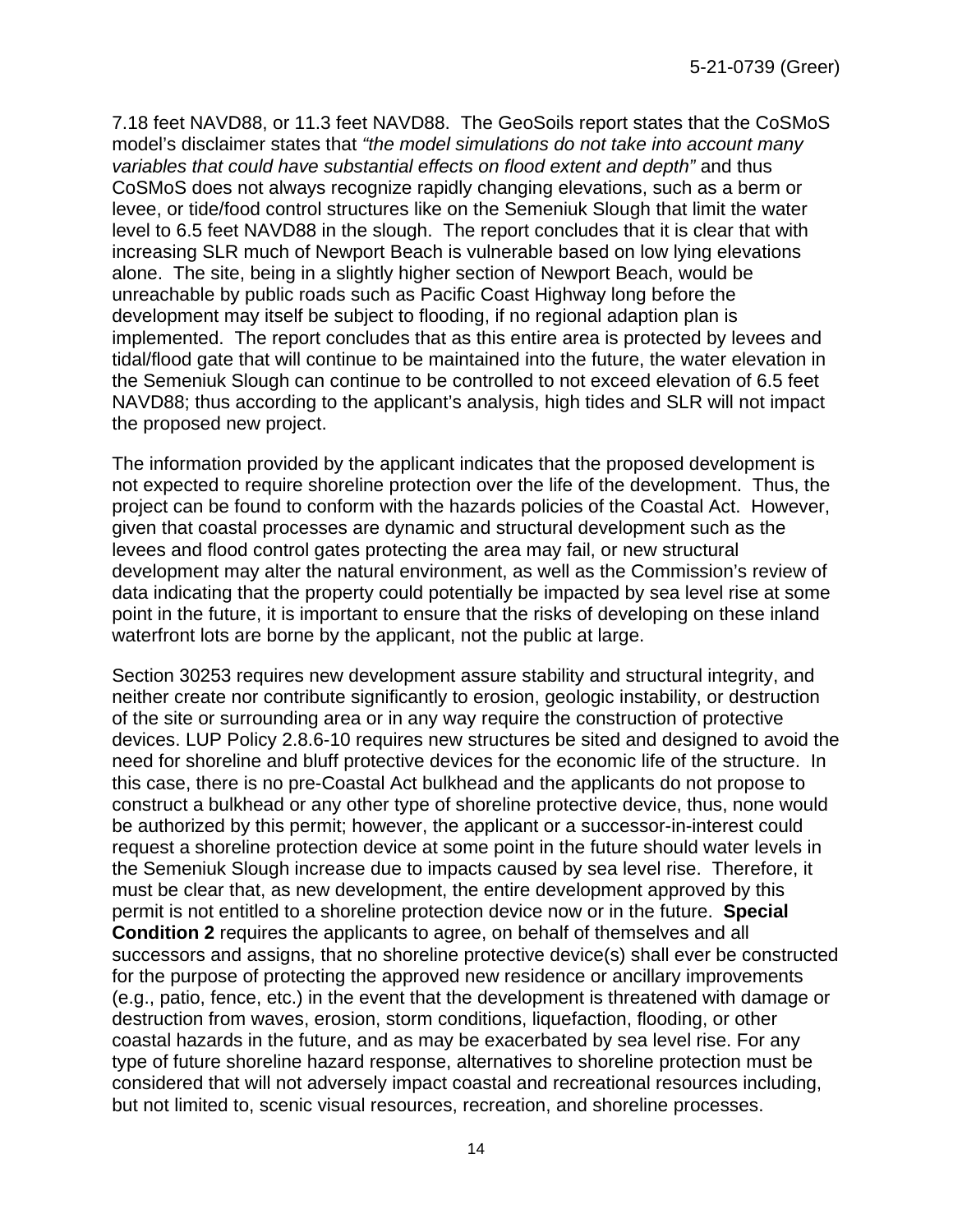Alternatives may include but are not limited to: relocation and/or removal of all or portions of the home and ancillary improvements that are threatened, and/or other remedial measures capable of protecting the new development without shoreline stabilization devices.

The Commission must also find that the project assures stability and structural integrity and minimizes "risks to life and property" in an area of high flood hazard without a shoreline protective device. Here, it is important to note that the site is not currently threatened by coastal hazards and has been designed to be stable and structurally sound under current conditions, as acknowledged by the applicant. However, taking into consideration future coastal hazards

**Special Condition 1** places the applicants and subsequent owners on notice that this is a hazard area and that by acceptance of CDP No. 5-21-0739, the applicant acknowledges the risks, such as erosion, storm conditions, liquefaction, flooding, many of which will worsen with future sea level rise that are associated with development sited adjacent to a waterway.

Only as conditioned does the Commission find the proposed development consistent with Sections 30253 and 30235 of the Coastal Act, and with the relevant policies of the City's certified LCP.

#### <span id="page-14-0"></span>**D. BIOLOGICAL RESOURCES**

**Section 30240** of the Coastal Act states:

- (a) Environmentally sensitive habitat areas shall be protected against any significant disruption of habitat values, and only uses dependent on those resources shall be allowed within those areas.
- (b) Development in areas adjacent to environmentally sensitive habitat areas and parks and recreation areas shall be sited and designed to prevent impacts which would significantly degrade those areas, and shall be compatible with the continuance of those habitat and recreation areas.

Newport Beach LUP Policies:

**Policy 4.1.1-4** Protect ESHAs against any significant disruption of habitat values.

**Policy 4.1.1-6** Require development in areas adjacent to environmentally sensitive habitat areas to be sited and designed to prevent impacts that would significantly degrade those areas, and to be compatible with the continuance of those habitat areas.

**Policy 4.1.1-7** Limit uses within ESHAs to only those uses that are dependent on such resources.

**Policy 4.1.1-10** Require buffer areas of sufficient size to ensure the biological integrity and preservation of the habitat they are designed to protect. Terrestrial ESHA shall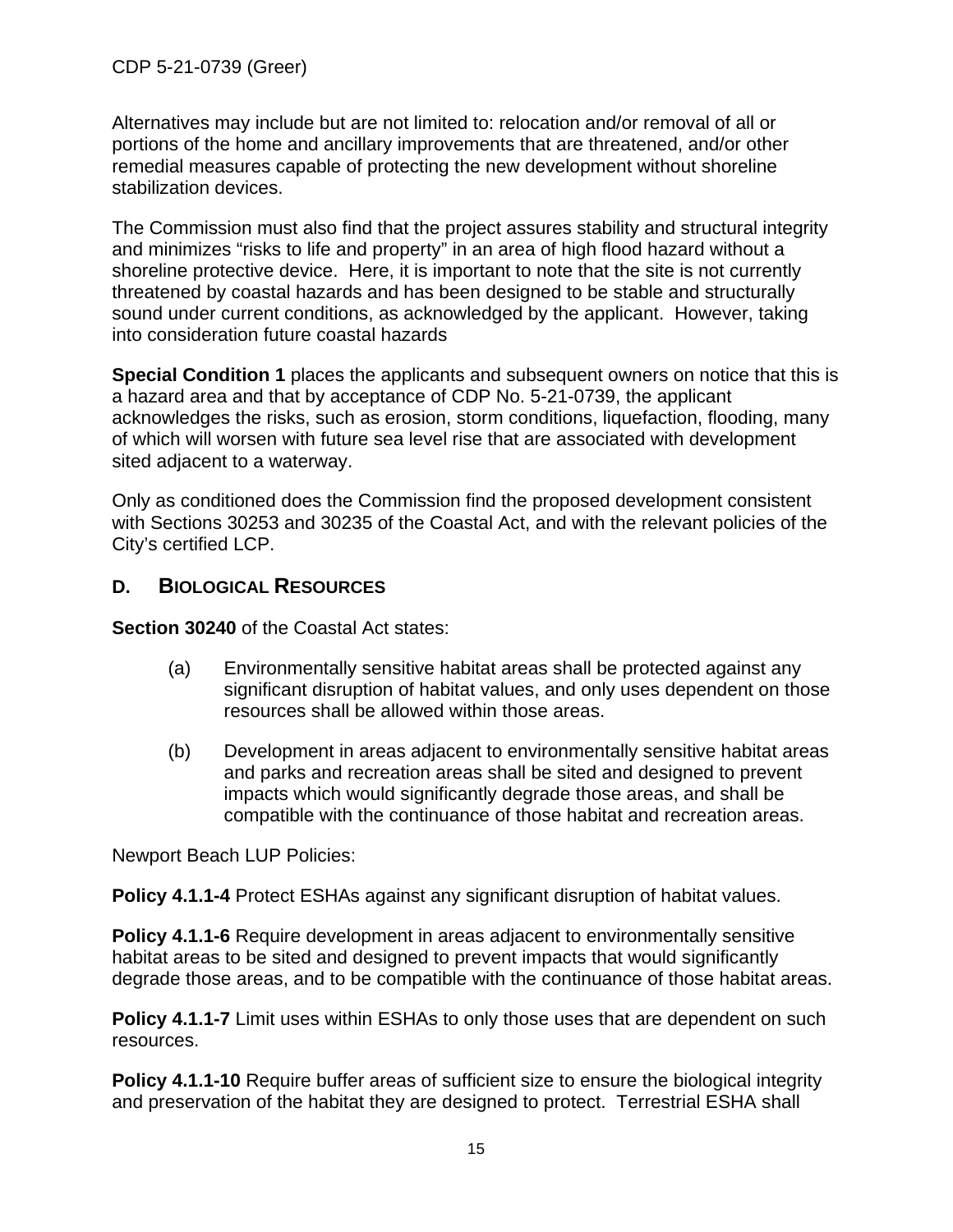have a minimum buffer width of 50 feet wherever possible. Smaller ESHA buffers may be allowed only where it can be demonstrated that 1) a 50-foot buffer is not possible due to site-specific constraints, and 2) the proposed narrower buffer would be amply protective of the biological integrity of the ESHA given the site-specific characteristics of the resource and of the type and intensity of disturbance.

**Policy 4.2.2-3** Require buffer areas around wetlands of a sufficient size to ensure the biological integrity and preservation of the wetland that they are designed to protect. Wetlands shall have a minimum buffer width of 100-feet wherever possible. Smaller wetland buffers may be allowed only where it can be demonstrated that 1) a 100-foot buffer is not possible due to site-specific constraints, and 2) the proposed narrower buffer would be amply protective of the biological integrity of the wetland given the sitespecific characteristics of the resource and of the type and intensity of disturbance. **Policy 4.1.1.-13** Shield and direct exterior lighting away from ESHAs to minimize impacts to wildlife.

**Policy 4.1.3-1** Utilize the following mitigation measures to reduce the potential for adverse impacts to ESA natural habitats from sources including, but not limited to, those identified in Table 4.1.1:

- A. Require removal of unauthorized bulkheads, docks and patios or other structures that impact wetlands or other sensitive habitat areas.
- B. Where pedestrian access is permitted, avoid adverse impacts to sensitive areas from pedestrian traffic through the use of well-defined footpaths, boardwalks, protective fencing, signage, and similar methods.
- C. Prohibit the planting of non-native plant species and require the removal of non-natives in conjunction with landscaping or revegetation projects in natural habitat areas.
- D. Strictly control encroachments into natural habitats to prevent impacts that would significantly degrade the habitat.
- E. Limit encroachment into wetlands to development that is consistent with Section 30233 of the Coastal Act and Policy 4.2.3-1 of the LUP.

**Policy 4.1.3-10** Remove unauthorized structures that encroach into Semeniuk Slough, the Upper Newport Bay Marine Park, or other wetland areas. Prohibit future encroachment of structures into these areas unless structures are absolutely necessary for public well being. Minimize any necessary encroachment into wetland habitats to the extent feasible and permanent loss of wetlands habitat shall be mitigated.

The City's certified Land Use Plan (LUP) designates the Semeniuk Slough as a103-acre Environmental Study Area (ESA), which includes the main slough channel immediately north of Newport Shores residential neighborhood and is characterized by open estuarine, southern coastal salt marsh to the north of the channel, flanked by the Santa Ana River on the west and Banning Ranch parcel on the east. Several smaller interconnected channels and inundated depressions are located throughout the salt marsh habitat. Southern coastal salt marsh is dominated by pickleweed (*Salicornia* sp.) vegetation and salt grass. The endangered Belding's savannah sparrow, the California least tern, and the Western snowy plover have been observed foraging in the slough.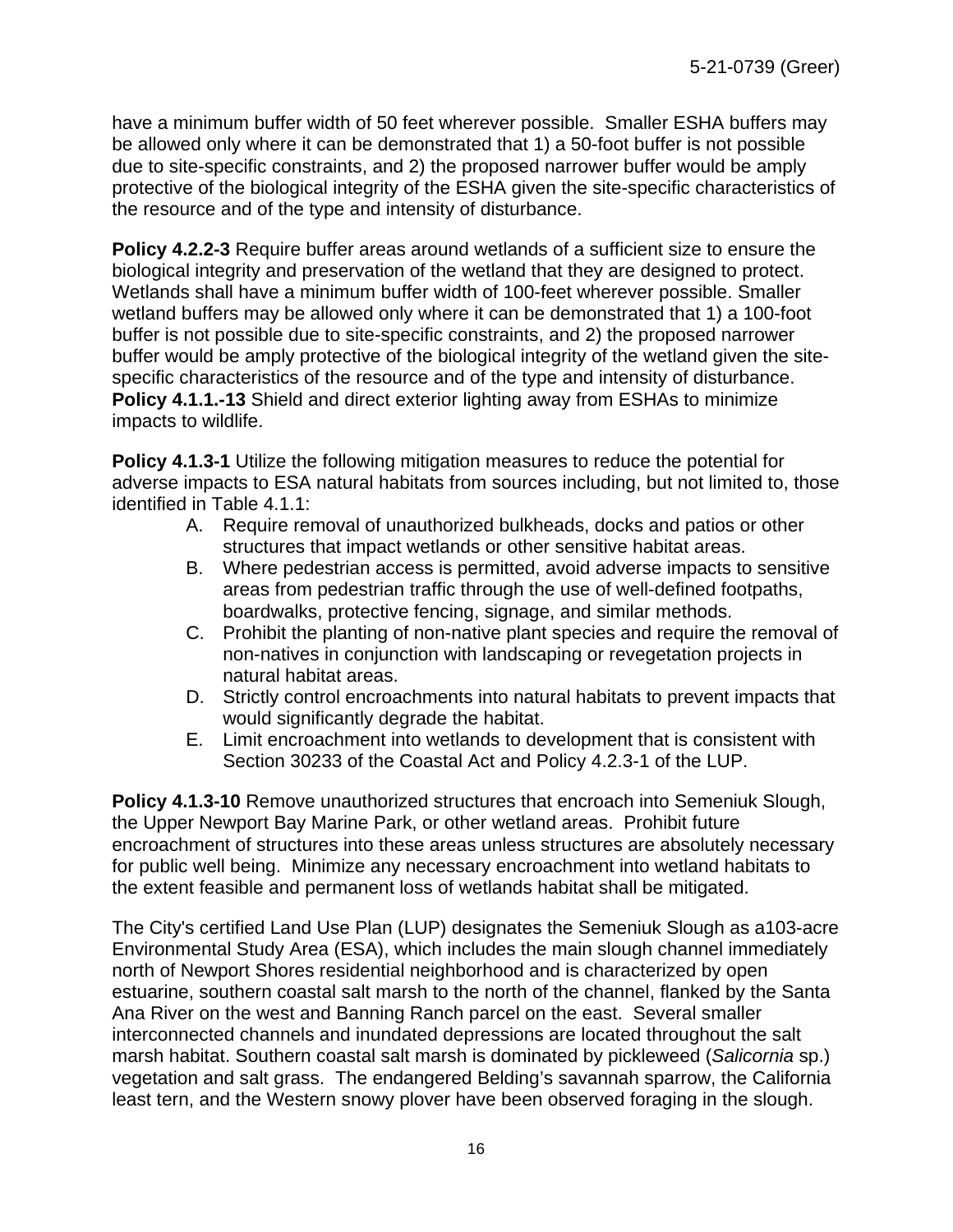The California brackish water snail (*Tryonia imitator*), a federal species of concern, has been collected in substantial numbers in the channels of the slough. The slough is considered wetlands under the Commission's single parameter definition of wetlands (Public Resource Code Section 13577(b)). Wetlands maintain important ecological functions including providing critical habitat, nesting sites, and foraging areas for threatened or endangered species. Wetlands also serve as migratory resting spots on the Pacific Flyway a north-south flight corridor extending from Canada to Mexico used by migratory bird species. Wetlands serve as natural filtering mechanisms to help remove pollutants from stormwater run-off before entering into streams and rivers leading to the ocean. Further, wetlands serve as natural flood retention areas. Moreover, preserving, expanding, and enhancing Southern California's remaining wetlands is particularly critical because of their scarcity. As much as 75% of coastal wetlands in southern California have been lost, and, statewide up to 91% of coastal wetlands have been lost.

The proposed development is the complete redevelopment of the site. The applicant proposes the demolition of all existing development including an unpermitted 20-ft. x 25 ft. wood deck constructed entirely outside of the northern private property line and encroaching beyond the bank of the Semeniuk Slough into a portion of the waterway (**[Exhibit #3](https://documents.coastal.ca.gov/reports/2022/6/Th14b/Th14b-6-2022-exhibits.pdf)**). The slough is on a publicly owned parcel of land owned by the USACE. The deck was constructed by a previous property owner under an USACE license for use beginning November 1, 2000 and ending October 31, 2025. No CDP was ever applied for or issued; therefore, the deck is unpermitted development. Demolition of the deck encroachment into the wetland is necessary for compliance with the Coastal Act and City of Newport Beach LUP policies for the protection of environmentally sensitive habitat areas, specifically Policy 4.1.3-10 requiring removal of unauthorized structures that encroach into Semeniuk Slough. With the deck structure removed, as proposed by the applicant, natural recruitment of salt marsh vegetation may occur along the south bank of the slough and the area opened up for possible foraging by shorebirds.

Development, including grading and the construction of residential structures, could cause impacts upon adjacent wetlands by discharging silt to the wetlands. In addition, occupation and use of residential structures adjacent to wetlands can cause disturbances to the biological resources in the wetlands. Section 30240(b) of the Coastal Act and City of Newport Beach LUP Policy 4.1.1-6 requires that development in areas adjacent to environmentally sensitive habitat areas, such as wetlands, must be sited and designed to prevent impacts, which would significantly degrade those areas. City of Newport Beach LUP Policy 4.1.1-10 and Policy 4.2.2-3 specifically call for buffer areas of sufficient size to ensure the biological integrity and preservation of the habitat they are designed to protect, with a minimum buffer width of 50 feet from ESHA and 100 feet from a wetland wherever possible and allows for smaller buffers only where it can be demonstrated that the standard buffer is not possible due to site-specific constraints, and that the proposed narrower buffer would be amply protective of the biological integrity of the ESHA given the site-specific characteristics of the resource and of the type and intensity of disturbance. Buffer areas are undeveloped lands surrounding wetlands. Buffer areas serve to protect wetlands from the direct effects of nearby disturbance, can provide habitat for organisms that spend only a portion of their life in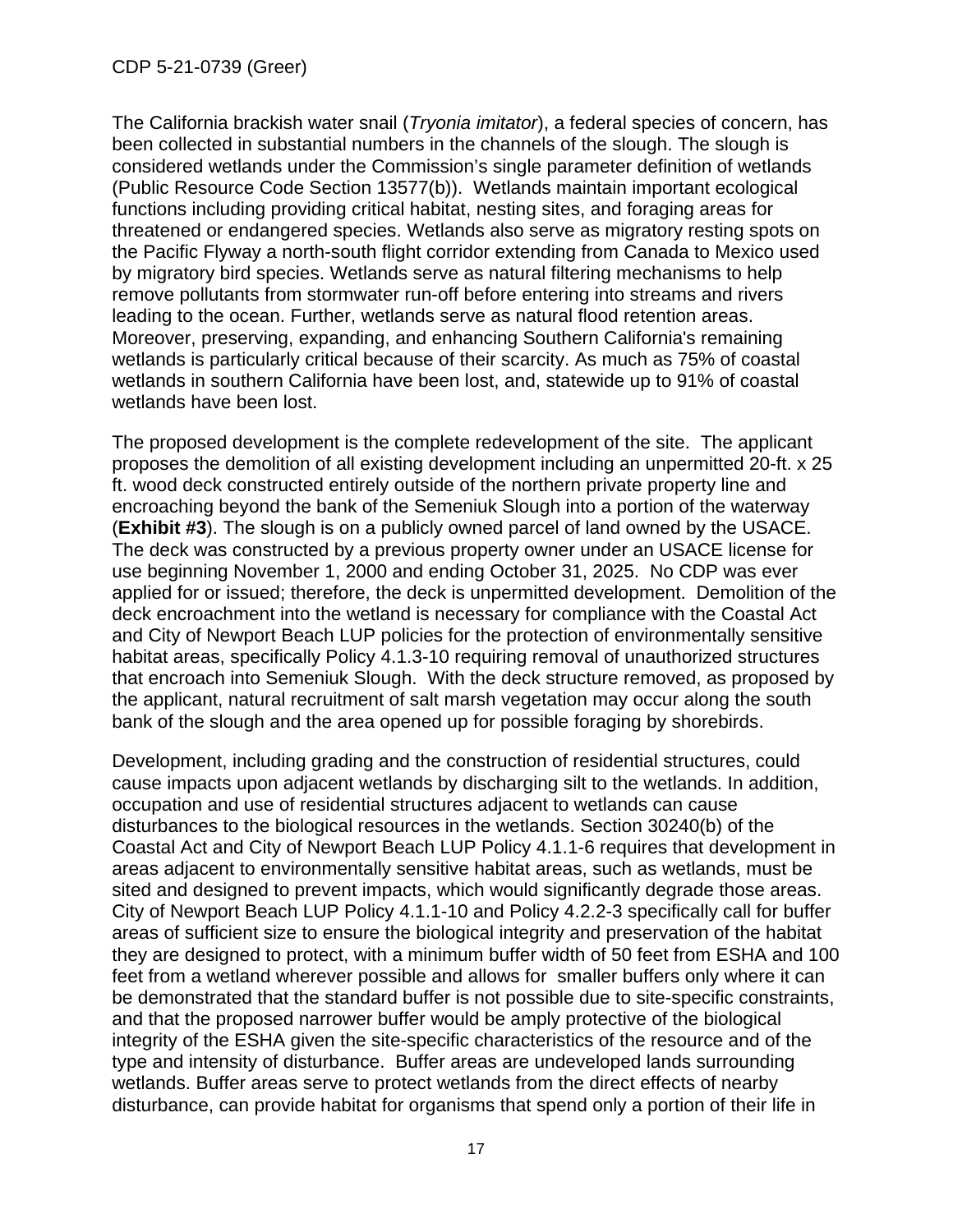the wetland such as amphibians, reptiles, birds, and mammals. Buffers also provide visual screening between wetland species that are sensitive to human impacts, such as lighting and can also reduce noise disturbances to wetland species from human development. The proposed single-family residence will be set back approximately 24 feet from the Semeniuk Slough mean high tide line in accordance with a stringline setback. This setback provides a much smaller buffer than the 100-foot buffer normally required by the Commission for development adjacent to wetlands, or the minimum 50 foot required by LUP Policy 4.1.1-10. However, since the subject lot is only approximately 85-feet deep, and a front setback is also required, either a 50-foot or 100 foot buffer would preclude the construction of any residential development on the lot. LUP Policy 4.1.1-10 includes provisions for cases where the minimum 50-foot buffer is not possible due to site-specific constraints such as at the subject site, and also in this case, the proposed narrower buffer would be amply protective of the biological integrity of the ESHA given the site-specific characteristics of the resource and of the type and intensity of disturbance.

The subject lot pre-dates the Coastal Act. This lot was part of a larger residential subdivision, which, like this lot, were developed with residential structures, which are similar to the proposed development in square footage, dimension, and setback. The proposed development is in-fill development. Any significant impacts upon Semeniuk Slough related to light, noise and other disturbance related impacts have already been caused by the presence of the existing pre-Coastal Act development in the vicinity of this site. The proposed development, setback according to both structural and patio/deck stringline would not cause any significant encroachment upon the wetlands. Also, as further conditioned (see discussion below) the additional light, noise and related impacts caused by the proposed development would not be significant compared with the pre-existing development.

#### **Water Quality**

Controls are necessary during the construction phase of the project to ensure the protection of the adjacent wetlands. The applicant submitted an acceptable Construction Pollution Prevention Plan included in **[Exhibit #5](https://documents.coastal.ca.gov/reports/2022/6/Th14b/Th14b-6-2022-exhibits.pdf)**. However, if construction equipment and staging is not appropriately managed, adverse impacts upon the Semeniuk Slough could occur. For instance, soil stockpiles could erode causing sedimentation of wetlands. In addition, if not sited appropriately, construction equipment and activity could cause trampling of the wetlands. Thus, **Special Condition 5** requires a construction staging plan demonstrating that construction equipment or activity shall not occur outside a designated staging area and identified construction corridor and that construction equipment and activity shall not be placed in any location, which would result in impacts to wetlands. The plan must include, at a minimum, the following components: a site plan that depicts the limits of the staging area(s); construction corridor(s); construction site; the location of construction fencing and temporary job trailers with respect to existing wetlands. In addition, in order to ensure that construction and materials are managed in a manner which avoids impacts to adjacent wetlands, the Commission imposes **Special Condition 4** which requires that construction materials, debris, or waste be placed or stored where it will not enter storm drains or be subject to tidal erosion and dispersion; removal of debris within 24 hours of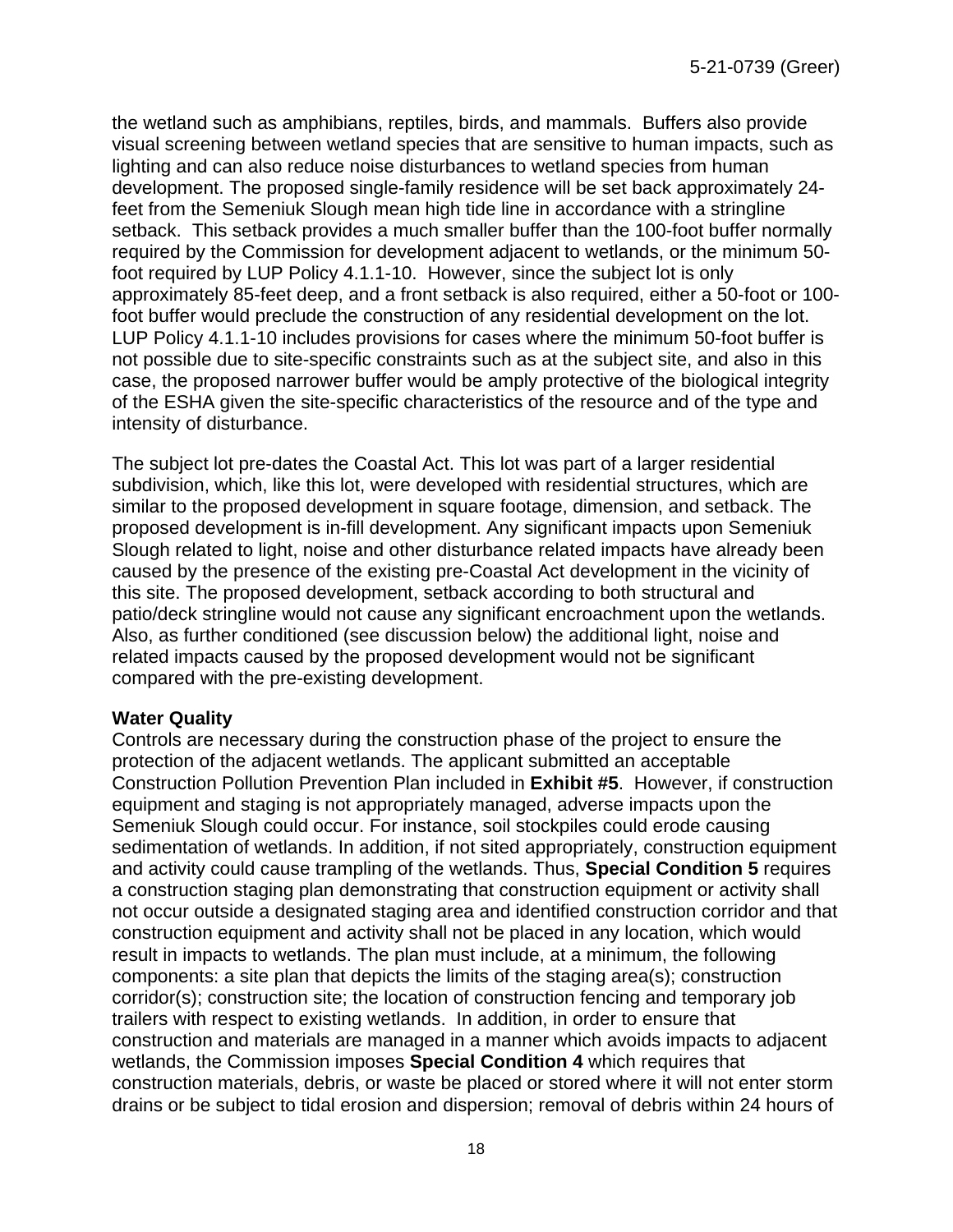completion of construction; implementation of Best Management Practices (BMPs) and Good Housekeeping Practices (GHPs) designed such that construction debris and sediment are properly contained and secured on site and to prevent the unintended transport of sediment and other debris into coastal waters by wind, rain or tracking.

#### **Landscaping**

In order to mitigate impacts to water quality of the adjacent wetlands during the postconstruction phase of the project, the applicant submitted a Water Quality Management Plan (**[Exhibit #5](https://documents.coastal.ca.gov/reports/2022/6/Th14b/Th14b-6-2022-exhibits.pdf)**) depicting how drainage on site will be collected and filtered onsite into a bottomless trench drain along the driveway. The measures proposed by the applicant are acceptable. Minimal plantings within two small planter areas along the property side yard are proposed with a drip irrigation system, thus minimizing water use and water runoff from the subject site. Landscape plan is included as **[Exhibit #6](https://documents.coastal.ca.gov/reports/2022/6/Th14b/Th14b-6-2022-exhibits.pdf)** to the staff report. The placement of any vegetation on this site that is considered to be invasive which could supplant native vegetation shall not be allowed. Invasive plants have the potential to overcome native plants and spread quickly. Invasive plants are generally those identified by the California Invasive Plant Council (http://www.cal-ipc.org/) and California Native Plant Society (www.CNPS.org) in their publications. Furthermore, any plants in the drainage and run-off control plan should be drought tolerant to minimize the use of water (and preferably native to coastal Orange County). The term drought tolerant is equivalent to the terms 'low water use' and 'ultra low water use' as defined and used by "A Guide to Estimating Irrigation Water Needs of Landscape Plantings in California" prepared by University of California Cooperative Extension and the California Department of Water Resources dated August 2000 available at http://www.owue.water.ca.gov/landscape/pubs/pubs.cfm. Thus, the Commission imposes **Special Condition 7**, which requires only vegetation consisting of native drought tolerant non-invasive plant species appropriate to habitat type.

#### **Lighting**

An additional concern is the impact lighting may have upon the wetland habitat. Thus, **Special Condition 6** requires that all new lighting within the development be directed and shielded so that light is directed toward the ground and away from the wetlands to avoid and minimize disturbance to sensitive biological resources.

#### **Plexiglas or Glass Wind Screens**

The proposed development includes new glass railings around the decks/patios on the slough-facing side of the project site. Glass railing systems, walls or wind screens are known to have adverse impacts upon a variety of bird species. Birds are known to strike these glass walls causing their death or stunning them, which exposes them to predation. To ensure bird strike prevention, **Special Condition 8** requires that the applicant use a material for the glass railing that is designed to prevent creation of a bird strike hazard.

Only as conditioned does the Commission find the proposed development consistent with Section 30240 of the Coastal Act and with the relevant policies of the City's certified LCP.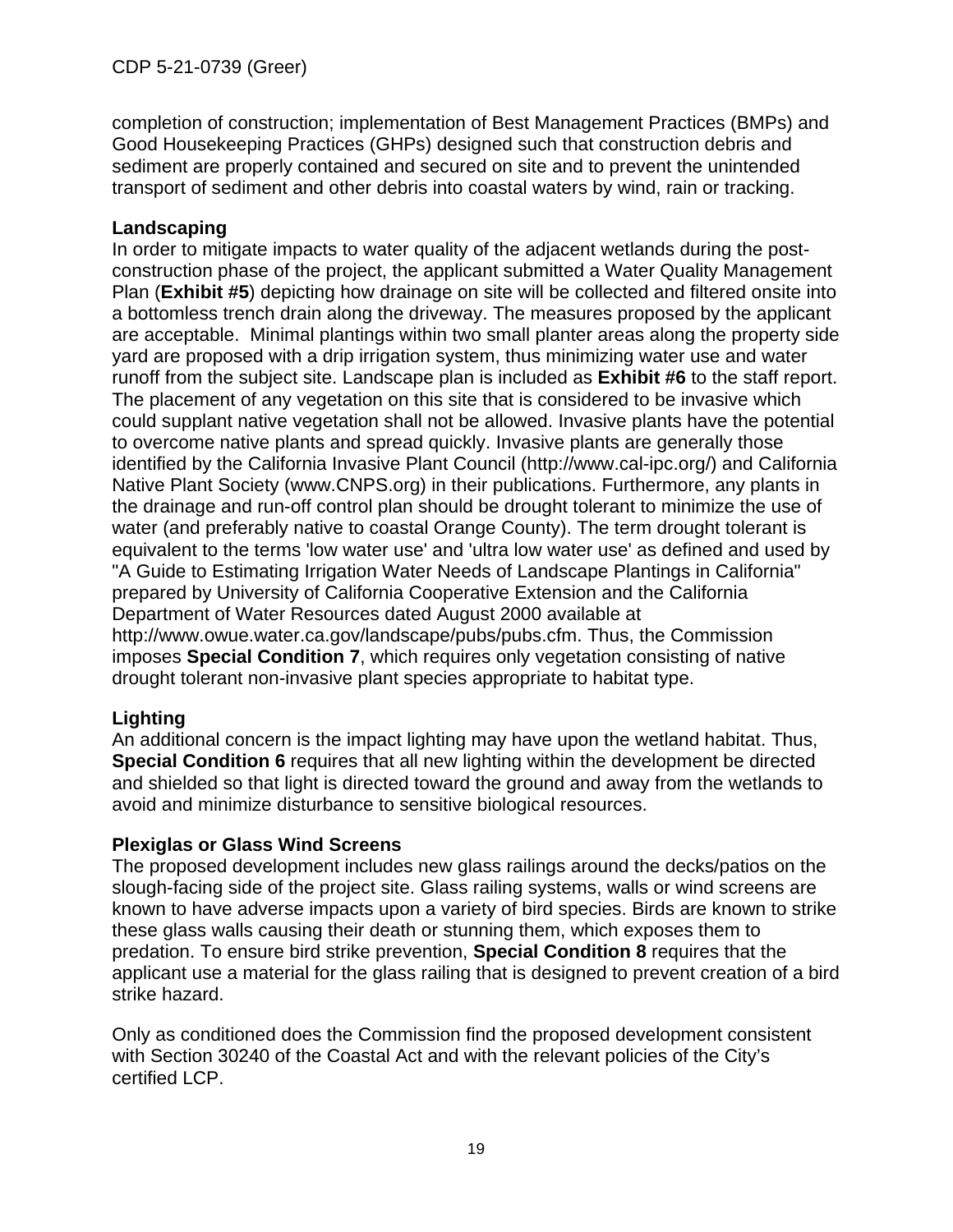## <span id="page-19-0"></span>**E. MARINE RESOURCES AND WATER QUALITY**

#### **Section 30230** of the Coastal Act states:

Marine resources shall be maintained, enhanced, and where feasible, restored. Special protection shall be given to areas and species of special biological or economic significance. Uses of the marine environment shall be carried out in a manner that will sustain the biological productivity of coastal waters and that will maintain healthy populations of all species of marine organisms adequate for long-term commercial, recreational, scientific, and educational purposes.

#### **Section 30231** of the Coastal Act states:

The biological productivity and the quality of coastal waters, streams, wetlands, estuaries, and lakes appropriate to maintain optimum populations of marine organisms and for the protection of human health shall be maintained and, where feasible, restored through, among other means, minimizing adverse effects of waste water discharges- and entrainment, controlling runoff, preventing depletion of ground water supplies and substantial interference with surface water flow, encouraging waste water reclamation, maintaining natural vegetation buffer areas that protect riparian habitats, and minimizing alteration of natural streams.

Newport Beach Land Use Plan Policies:

**Policy 4.3.1-6:** Require grading/erosion control plans to include soil stabilization on graded or disturbed areas.

**Policy 4.3.1-7:** Require measures be taken during construction to limit land disturbance activities such as clearing and grading, limiting cut-and-fill to reduce erosion and sediment loss, and avoiding steep slopes, unstable areas, and erosive soils. Require construction to minimize disturbance of natural vegetation, including significant trees, native vegetation, root structures, and other physical or biological features important for preventing erosion or sedimentation.

**Policy 4.3.2-2:** Require that development not result in the degradation of coastal waters (including the ocean, estuaries and lakes) caused by changes to the hydrologic landscape.

**Policy 4.3.2-1:** Promote pollution prevention and elimination methods that minimize the introduction of pollutants into coastal waters, as well as the generation and impacts of dry weather and polluted runoff.

**Policy 4.3.2-7:** Incorporate BMPs into the project design in the following progression: Site Design BMPs, Source Control BMPs, and Treatment Control BMPs. Include site design and source control BMPs in all developments. When the combination of site design and source control BMPs are not sufficient to protect water quality as required by the LCP or Coastal Act, structural treatment BMPs will be implemented along with site design and source control measures.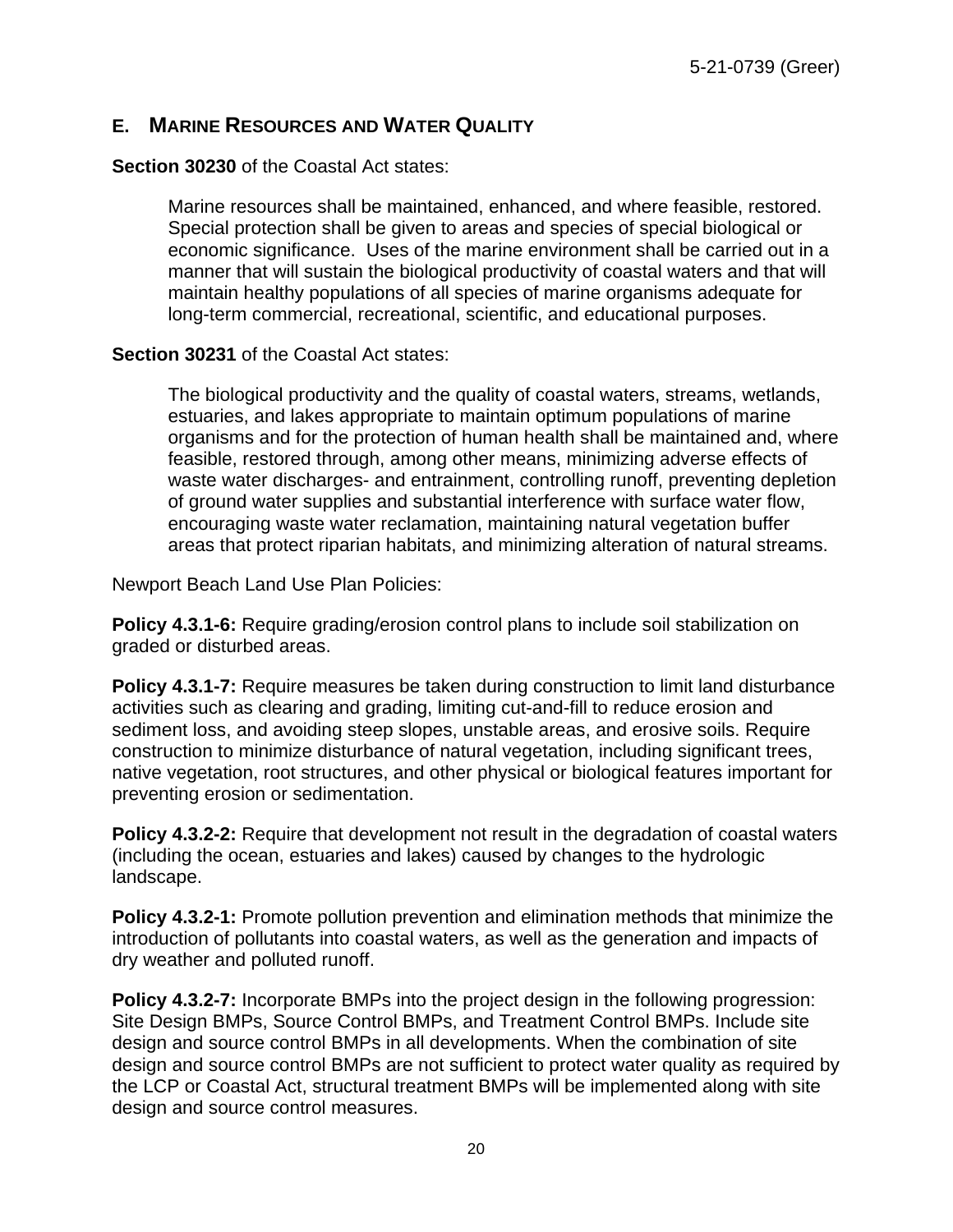**Policy 4.3.2-8:** To the maximum extent practicable, runoff should be retained on private property to prevent the transport of bacteria, pesticides, fertilizers, pet waste, oil, engine coolant, gasoline, hydrocarbons, brake dust, tire residue, and other pollutants into recreational waters.

**Policy 4.3.2-22:** Require beachfront and waterfront development to incorporate BMPs designed to prevent or minimize polluted runoff to beach and coastal waters.

Section 30230 of the Coastal Act requires that marine resources including biological productivity be protected. Section 30231 of the Coastal Act requires that the biological productivity of coastal waters be maintained, and where feasible, restored. In addition, City's LUP polices require that the quality of coastal waters be maintained and protected from adverse impacts.

#### **Construction Impacts to Water Quality**

Storage or placement of construction materials, debris, or waste in a location subject to erosion and dispersion or which may be discharged into coastal water via rain or wind could result in adverse impacts upon the marine environment that could reduce the biological productivity of coastal waters. For instance, construction debris entering coastal waters may cover and displace soft bottom habitat. Sediment discharged into coastal waters may cause turbidity, which can shade and reduce the productivity of foraging avian and marine species' ability to see food in the water column. In order to avoid adverse construction-related impacts upon marine resources, the Commission imposes **Special Condition 4,** which outlines construction-related best management practices to provide for the safe storage of construction materials and the safe disposal of construction debris. This condition requires, among other things, the applicant to remove any and all debris resulting from construction activities within 24 hours of completion of the project. In addition, all construction materials, excluding lumber, shall be covered and enclosed on all sides, and as far away from a storm drain inlet and receiving waters as possible. Additionally, **Special Condition 5** requires submittal of a construction staging plan to ensure the adjacent wetlands are protected during the project's construction phase.

#### **Post-Construction Impacts to Water Quality**

The proposed development provides an opportunity to improve water quality. Much of the pollutants entering the ocean come from land-based development. The Commission finds that it is necessary to minimize to the extent feasible within its jurisdiction the cumulative adverse impacts on water quality resulting from incremental increases in impervious surface associated with additional development. In order to address with these post construction water quality impacts, the applicant has included drainage improvements on the re-compacted and re-graded subject lot. To minimize any impacts to water quality the proposed project may have after construction; onsite water runoff on along the waterfront side of the lot will be directed to a new bottomless trench drain, per the detail on the Preliminary Grading Plan included in the plans (**[Exhibit #5](https://documents.coastal.ca.gov/reports/2022/6/Th14b/Th14b-6-2022-exhibits.pdf)**). Thus, as conditioned, the Commission finds that the proposed project is consistent with the Coastal Act and LCP policies regarding the protection and improvement of water quality.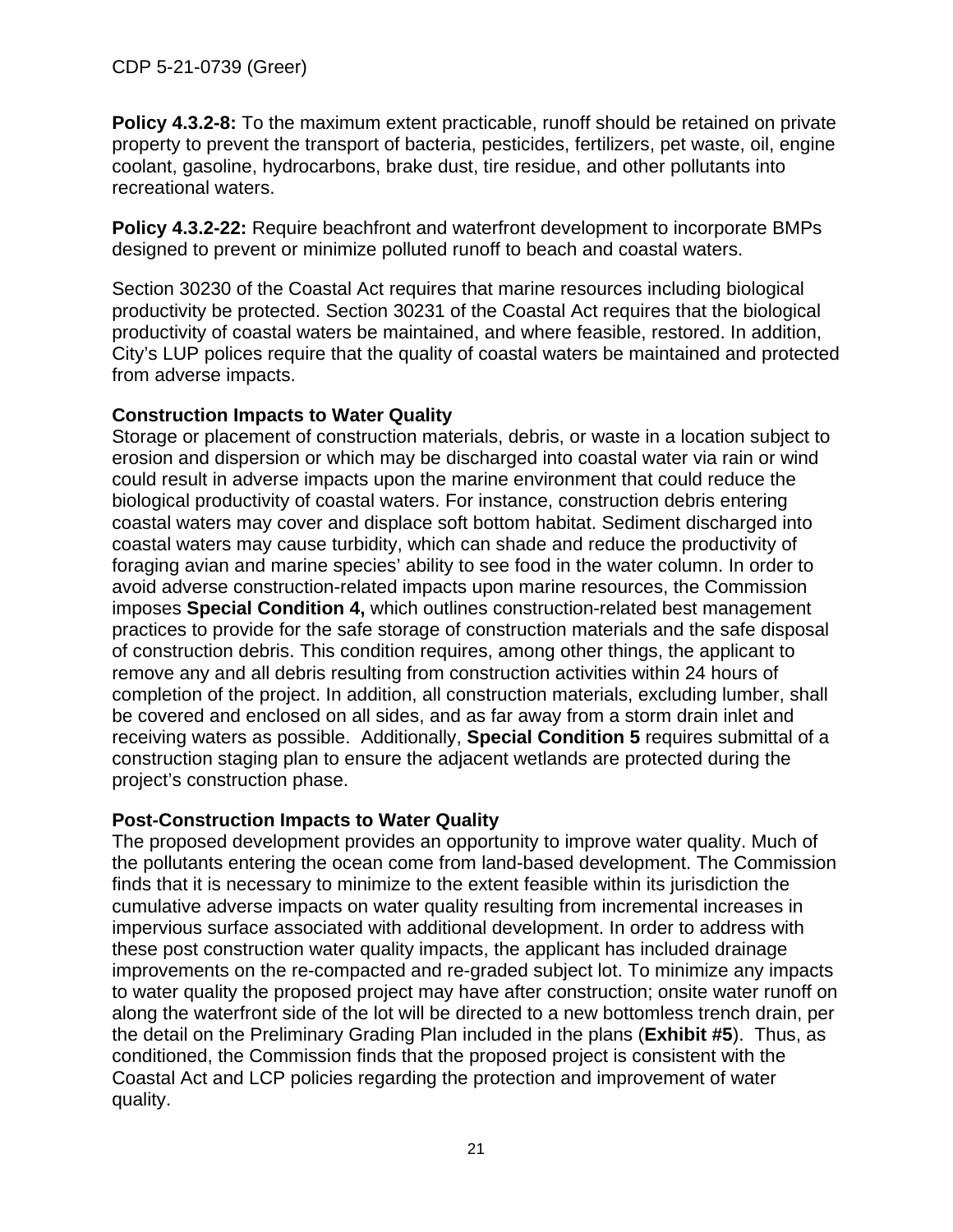The existing development minimizes possible adverse impacts to coastal waters to such an extent that it will not have a significant impact on marine resources, biological productivity or coastal water quality. Therefore, the Commission finds that the development conforms to Sections 30230 and 30231 of the Coastal Act regarding the protection of water quality to protect marine resources, promote the biological productivity of coastal waters and to protect human health.

# <span id="page-21-0"></span>**F. PUBLIC ACCESS AND RECREATION**

**Section 30210** of the Coastal Act states:

In carrying out the requirement of Section 4 of Article X of the California Constitution, maximum access, which shall be conspicuously posted, and recreational opportunities shall be provided for all the people consistent with public safety needs and the need to protect public rights, rights of private property owners, and natural resource areas from overuse.

**Section 30211** of the Coastal Act states:

Development shall not interfere with the public's right of access to the sea where acquired through use or legislative authorization, including, but not limited to, the use of dry sand and rocky coastal beaches to the first line of terrestrial vegetation.

Newport Beach Land Use Plan Policies:

**Policy 3.1.1-1** Protect and where feasible, expand and enhance public access to and along the shoreline and to beaches, coastal waters, tidelands, coastal parks and trails.

**Policy 3.1.1-4** Identify and remove all unauthorized structures, including signs and fences, which inhibit public access.

**Policy 3.1.1-11** Require new development to minimize impacts to public access to and along the shoreline.

**Policy 3.1.1-12** Implement building design and siting regulations to protect public access through setback and other property development regulations of the Zoning Code that control building placement.

**Policy 2.7-1** Continue to maintain appropriate setbacks and density, floor area, and height limits for residential development to protect the character of established neighborhoods and to protect coastal access and coastal resources.

The subject site is located in the Newport Shores Neighborhood of Newport Beach, adjacent to the Semeniuk Slough and coastal salt marsh wetlands. The City's certified Land Use Plan indicates that vertical public access to the Slough is available at nine (9) street-ends in Newport Shores and the Newport Shores View Park. Lateral public access along the slough is present on the far bank (north) side of the slough and the nearest street-end providing public access to the waterway is available at the Lancaster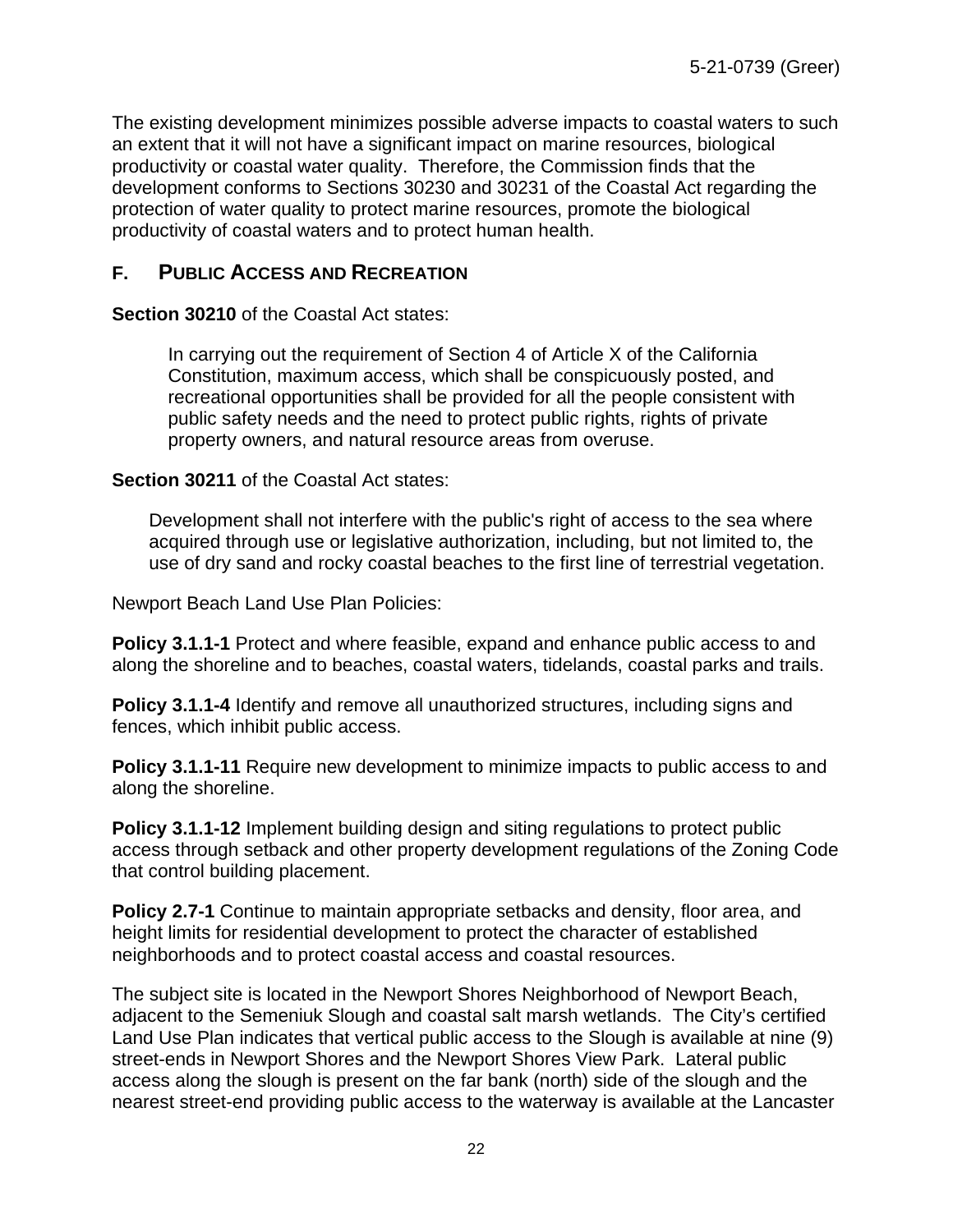CDP 5-21-0739 (Greer)

Street street-end approximately 60 feet East of the project site. Thus, adequate public access to slough is available in the vicinity of the proposed development.

Regarding the proposed new development shoreline setbacks, the proposed project is setback according to a stringline setback consistent with that of the surrounding residences within the Newport Shores neighborhood. Furthermore, the applicant proposes removal of an unpermitted wood deck beyond the waterfront property line encroaching into the slough. Removal of the unpermitted development and an appropriate development setback provides an area that may accommodate future lateral public access efforts along the south bank of the slough.

Additionally, private development must also provide adequate on-site parking to minimize adverse impacts to public access to coastal resources. When a private development does not provide adequate on-site parking, on-street public parking is occupied, parking spaces that otherwise could be utilized by visitors to the coastal zone. The Commission has consistently found that two parking spaces are adequate to satisfy the parking demand generated by a single-family residential unit and the local government parking requirement in this case is for an enclosed 2-car garage. The proposed project includes construction of a 2-car garage, in compliance with the City's parking requirement.

Section 30210 of the Coastal Act encourages maximum public access, while also respecting private property rights, and section 30211 requires that development not interfere with the public's right of access to the sea. The proposed demolition of the existing wood deck encroaching into the slough is necessary for consistency with Coastal Act public access policies. As proposed, the Commission finds adequate access is available nearby, sufficient parking is provided on site and thus, the proposed development is consistent with Sections 30210 and 30211 of the Coastal Act.

# <span id="page-22-0"></span>**G. UNPERMITTED DEVELOPMENT**

Development has occurred on the subject site without benefit of the required coastal development permit, including construction of a 20 ft. x 25 ft. wood deck covering wetland areas. All work occurred adjacent and into the Semeniuk Slough, a wetland waterway. Consequently, even if it were considered to be the sort of work that is normally associated with a single-family residence, the work that was undertaken constitutes development that requires a coastal development permit application. The unpermitted deck was constructed by previous property owners. The current owner/applicants propose complete redevelopment of the site including demolition/removal of the unpermitted deck encroaching beyond their private property and over the Semeniuk Slough as part of this CDP application. The Slough is on a publicly owned parcel of land owned by the USACE. The deck was constructed by a previous property owner under an USACE license for use beginning November 1, 2000 and ending October 31, 2025. Demolition of the deck encroachment into the wetland is necessary for compliance with the Coastal Act and City of Newport Beach LUP policies for the protection of environmentally sensitive habitat areas. To ensure that the unpermitted deck is removed in a timely manner, **Special Condition 3** requires that the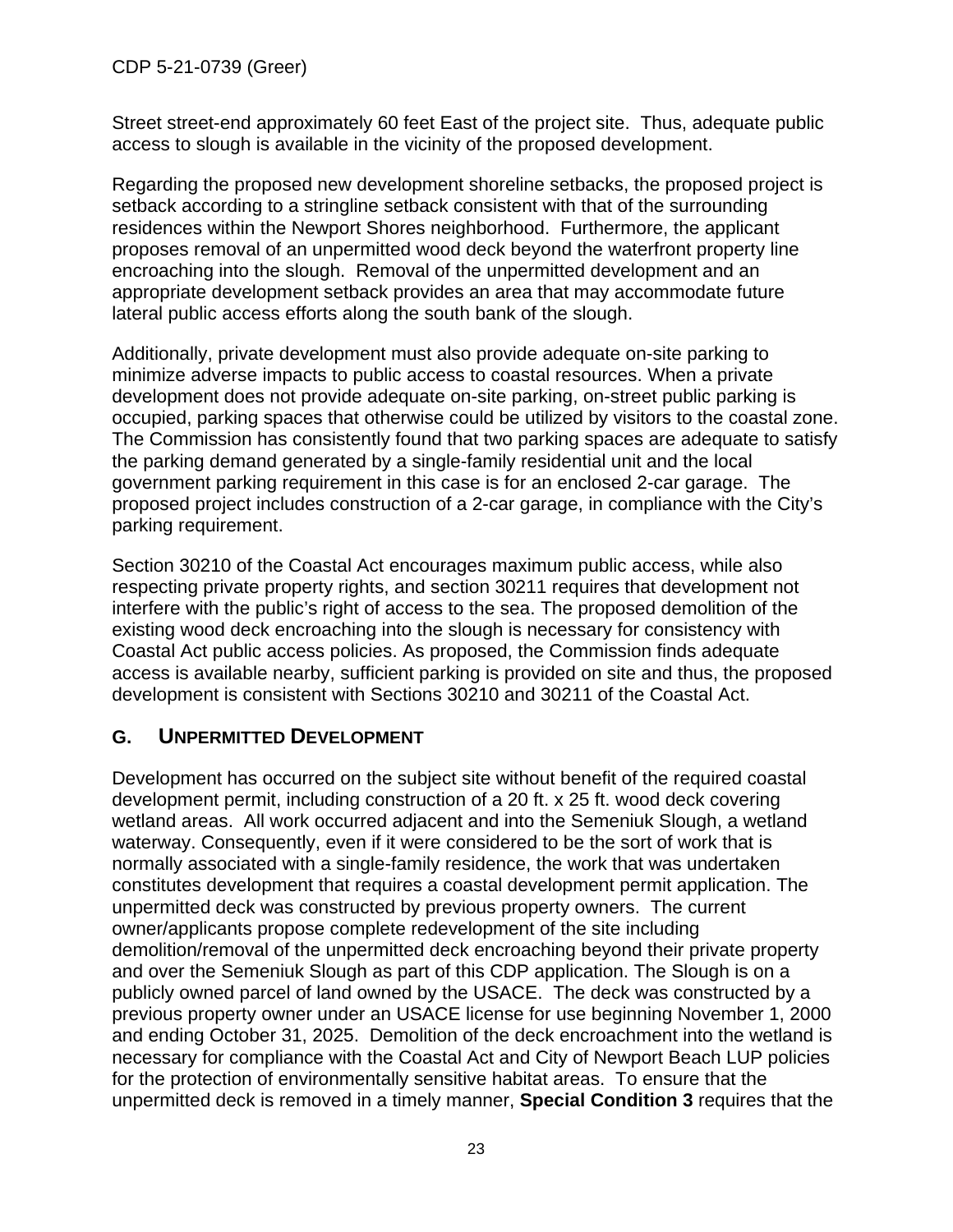applicant remove the unpermitted deck within 90 days of issuance of the permit. The Executive Director may grant additional time for good cause.

Although development has taken place prior to submission of this permit application, consideration of the permit application by the Commission has been based solely on the consistency of the proposed development with the policies of the certified LCP. Approval of this permit does not constitute a waiver of any legal action with regard to the alleged unpermitted development, nor does it constitute admission as to the legality of any development undertaken on the subject site without a coastal development permit. Approval of this application pursuant to the staff recommendation, issuance of the permit, and the applicant's subsequent compliance with all terms and conditions of the permit will result in resolution of the above-described violations going forward.

# <span id="page-23-0"></span>**H. DEED RESTRICTION**

LUP Policy 2.8.6-9 requires property owners to record a waiver of future shoreline protection for new development during the economic life of the structure (75 years) as a condition of approval of a coastal development permit for new development subject to coastal hazards. To ensure that any prospective future owners of the property are made aware of the applicability of the conditions of this permit, the Commission imposes **Special Condition 9**, which requires the property owner to record a deed restriction against the property, referencing all of the above special conditions of this permit and imposing them as covenants, conditions and restrictions on the use and enjoyment of the property. Thus, as conditioned, any prospective future owner will receive actual notice of the restrictions and/or obligations imposed on the use and enjoyment of the land including the risks of the development and/or hazards to which the site is subject, and the Commission's immunity from liability.

# <span id="page-23-1"></span>**I. LOCAL COASTAL PROGRAM**

On January 13, 2017, the Commission effectively certified the City of Newport Beach LCP. Per the findings of Commission Boundary Determination #11-2021 for 237 Canal Street, Newport Beach, the proposed demolition of the unpermitted deck occurs on or over submerged lands that are within the Commission's jurisdiction and the proposed new single-family residence occur over land that is within the City of Newport Beach jurisdiction. Consequently, the standard of review is Chapter 3 of the Coastal Act for the areas under Commission jurisdiction, and the certified LCP serves as the standard of review for the landside development under the City's jurisdiction. The City has agreed to a consolidated permit issued by the Commission. As conditioned, the proposed development is consistent with Chapter 3 of the Coastal Act and the City's certified LCP.

# <span id="page-23-2"></span>**J. CALIFORNIA ENVIRONMENTAL QUALITY ACT (CEQA)**

The City of Newport Beach is the lead agency responsible for certifying that the proposed project is in conformance with the California Environmentally Quality Act (CEQA). The City determined that in accordance with CEQA, the project is Categorically